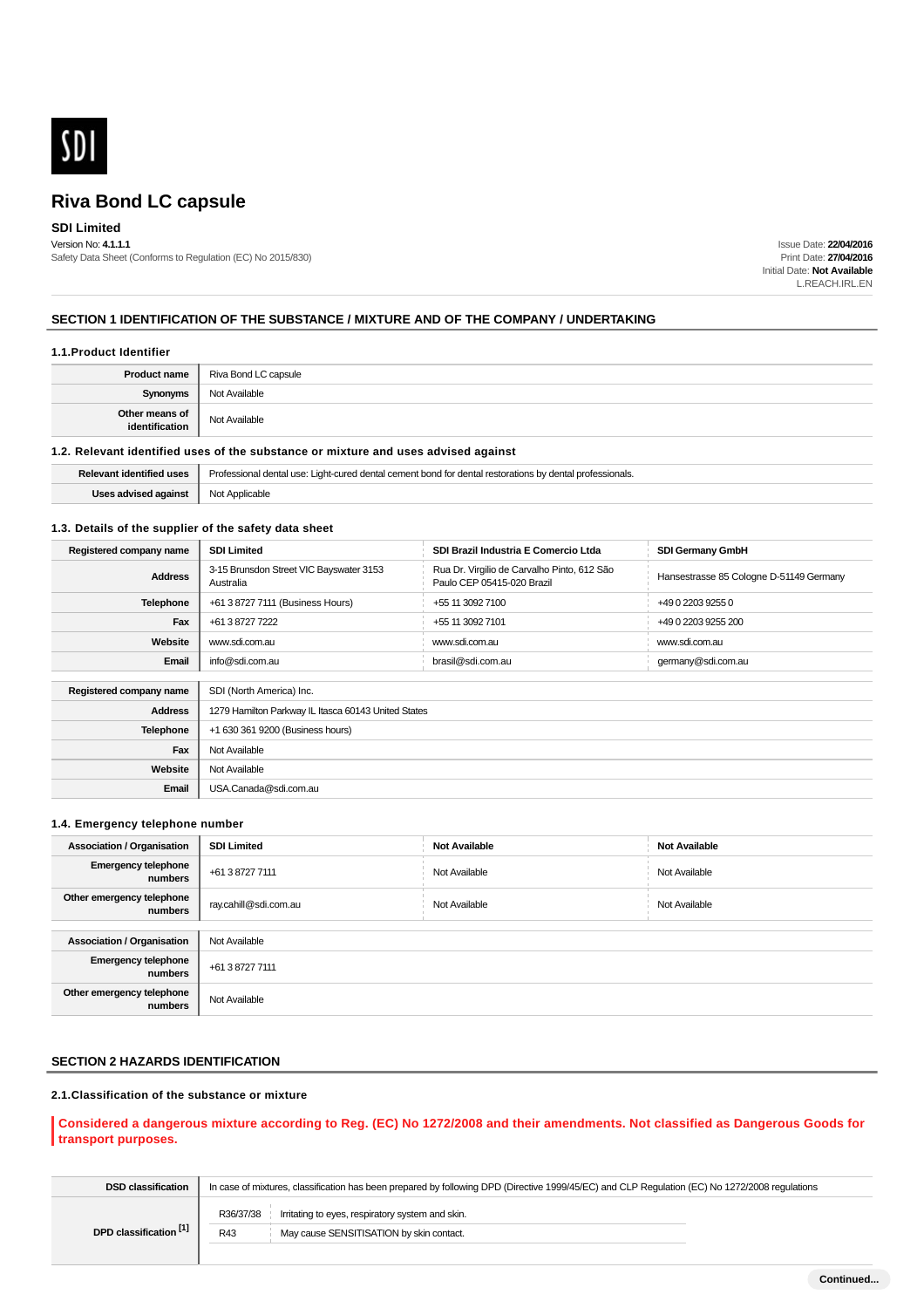|  | <b>Riva Bond LC capsule</b> |  |  |  |
|--|-----------------------------|--|--|--|
|--|-----------------------------|--|--|--|

|                                                                                            | Harmful to aquatic organisms, may cause long-term adverse effects in the aquatic environment.<br>R52/53                                                                                                                       |
|--------------------------------------------------------------------------------------------|-------------------------------------------------------------------------------------------------------------------------------------------------------------------------------------------------------------------------------|
| Legend:                                                                                    | 1. Classification by vendor; 2. Classification drawn from EC Directive 67/548/EEC - Annex I ; 3. Classification drawn from EC Directive 1272/2008 - Annex VI                                                                  |
| <b>Classification according to</b><br>regulation (EC) No<br>1272/2008 [CLP] <sup>[1]</sup> | Skin Corrosion/Irritation Category 2, Eye Irritation Category 2, Skin Sensitizer Category 1, Specific target organ toxicity - single exposure Category 3<br>(respiratory tract irritation), Chronic Aquatic Hazard Category 3 |
| Legend:                                                                                    | 1. Classification by vendor; 2. Classification drawn from EC Directive 67/548/EEC - Annex I; 3. Classification drawn from EC Directive 1272/2008 - Annex VI                                                                   |

**2.2. Label elements**



**SIGNAL WORD WARNING**

#### **Hazard statement(s)**

| H315 | Causes skin irritation.                            |
|------|----------------------------------------------------|
| H319 | Causes serious eye irritation.                     |
| H317 | May cause an allergic skin reaction.               |
| H335 | May cause respiratory irritation.                  |
| H412 | Harmful to aquatic life with long lasting effects. |

# **Supplementary statement(s)**

Not Applicable

# **Precautionary statement(s) Prevention**

| P271             | Use only outdoors or in a well-ventilated area.                            |
|------------------|----------------------------------------------------------------------------|
| P280             | Wear protective gloves/protective clothing/eye protection/face protection. |
| P <sub>261</sub> | Avoid breathing mist/vapours/spray.                                        |
| P273             | Avoid release to the environment.                                          |
| P272             | Contaminated work clothing should not be allowed out of the workplace.     |

#### **Precautionary statement(s) Response**

| P302+P352      | IF ON SKIN: Wash with plenty of water and soap.                                                                                  |
|----------------|----------------------------------------------------------------------------------------------------------------------------------|
| P305+P351+P338 | IF IN EYES: Rinse cautiously with water for several minutes. Remove contact lenses, if present and easy to do. Continue rinsing. |
| P312           | Call a POISON CENTER/doctor/physician/first aider/if you feel unwell.                                                            |
| P333+P313      | If skin irritation or rash occurs: Get medical advice/attention.                                                                 |
| P337+P313      | If eye irritation persists: Get medical advice/attention.                                                                        |
| P362+P364      | Take off contaminated clothing and wash it before reuse.                                                                         |
| P304+P340      | IF INHALED: Remove person to fresh air and keep comfortable for breathing.                                                       |
|                |                                                                                                                                  |

#### **Precautionary statement(s) Storage**

| P405      | Store locked up.                                                 |
|-----------|------------------------------------------------------------------|
| P403+P233 | Store in a well-ventilated place. Keep container tightly closed. |

#### **Precautionary statement(s) Disposal**

| DE04<br><b>POUT</b> | Dispose of<br>t contents/container<br>$\mathbf{r}$<br>r in acc<br>: organce.<br>, with im- |
|---------------------|--------------------------------------------------------------------------------------------|
|                     |                                                                                            |

# **2.3. Other hazards**

REACh - Art.57-59: The mixture does not contain Substances of Very High Concern (SVHC) at the SDS print date.

# **SECTION 3 COMPOSITION / INFORMATION ON INGREDIENTS**

# **3.1.Substances**

See 'Composition on ingredients' in Section 3.2

# **3.2.Mixtures**

| 1.CAS No<br>2.EC No<br>3.Index No<br><b>4.REACH No</b> | %[weight] | Name                        | <b>Classification according to</b><br>directive 67/548/EEC [DSD] | Classification according to regulation (EC) No 1272/2008 [CLP]                                                                                                                                                                              |
|--------------------------------------------------------|-----------|-----------------------------|------------------------------------------------------------------|---------------------------------------------------------------------------------------------------------------------------------------------------------------------------------------------------------------------------------------------|
|                                                        |           | compartment 1:              |                                                                  |                                                                                                                                                                                                                                             |
| 1.9003-01-4<br>2. Not Available<br>3. Not Available    | $15 - 25$ | acrylic acid<br>homopolymer | R36/37/38, R51/53 <sup>[1]</sup>                                 | Skin Corrosion/Irritation Category 2, Eye Irritation Category 2, Specific target organ<br>toxicity - single exposure Category 3 (respiratory tract irritation), Chronic Aquatic<br>Hazard Category 2; H315, H319, H335, H411 <sup>[1]</sup> |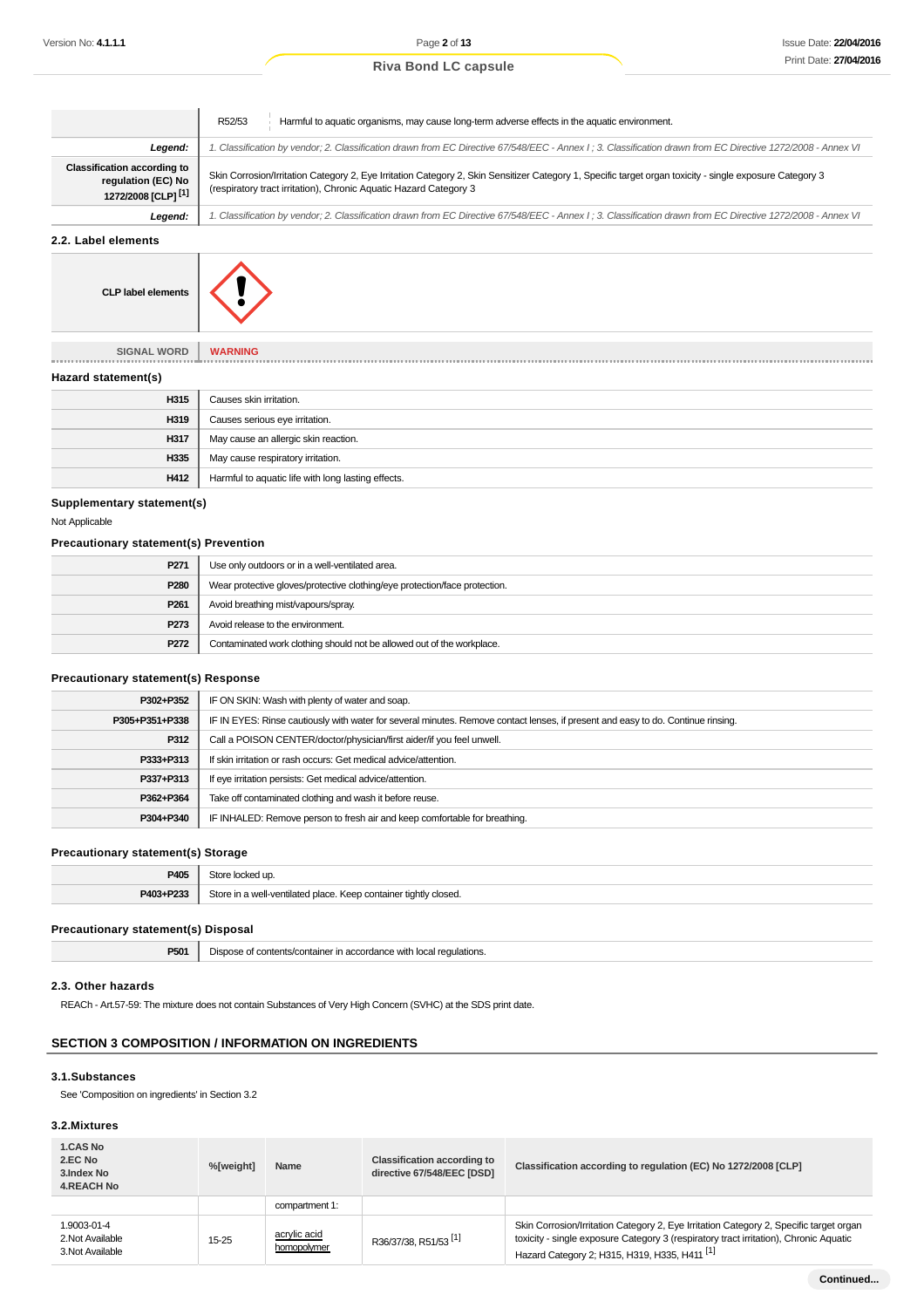| 4. Not Available                                                                                                            |          |                                                                                                                                                                                                 |                            |                                                                                                                                                                                           |  |
|-----------------------------------------------------------------------------------------------------------------------------|----------|-------------------------------------------------------------------------------------------------------------------------------------------------------------------------------------------------|----------------------------|-------------------------------------------------------------------------------------------------------------------------------------------------------------------------------------------|--|
| 1.87-69-4<br>2.201-766-0<br>3. Not Available<br>4.01-2119537204-47-XXXX.<br>01-2119851173-43-XXXX.<br>01-2119851174-41-XXXX | $1 - 5$  | tartaric acid                                                                                                                                                                                   | R36/37/38 <sup>[1]</sup>   | Skin Corrosion/Irritation Category 2, Eye Irritation Category 2, Specific target organ<br>toxicity - single exposure Category 3 (respiratory tract irritation); H315, H319, H335<br>$[1]$ |  |
| 1.868-77-9<br>2.212-782-2<br>3.607-124-00-X<br>4.01-2119490169-29-XXXX                                                      | 25-40    | 2-hydroxyethyl<br>methacrylate                                                                                                                                                                  | R36/38, R43 <sup>[2]</sup> | Eye Irritation Category 2, Skin Corrosion/Irritation Category 2, Skin Sensitizer<br>Category 1; H319, H315, H317 <sup>[3]</sup>                                                           |  |
| 1. Not Available<br>2. Not Available<br>3. Not Available<br>4. Not Available                                                | $5 - 15$ | dimethacrylate<br>cross-linker                                                                                                                                                                  | Not Applicable             | Not Applicable                                                                                                                                                                            |  |
| 1. Not Available<br>2. Not Available<br>3. Not Available<br>4. Not Available                                                | 10-20    | acidic monomer                                                                                                                                                                                  | Not Applicable             | Not Applicable                                                                                                                                                                            |  |
|                                                                                                                             |          | compartment 2:                                                                                                                                                                                  |                            |                                                                                                                                                                                           |  |
| 1. Not Available<br>2. Not Applicable<br>3. Not Applicable<br>4. Not Applicable                                             | 95-100   | glass powder                                                                                                                                                                                    | Not Applicable             | Not Applicable                                                                                                                                                                            |  |
| Legend:                                                                                                                     |          | 1. Classification by vendor; 2. Classification drawn from EC Directive 67/548/EEC - Annex I; 3. Classification drawn from EC Directive 1272/2008 - Annex VI<br>4. Classification drawn from C&L |                            |                                                                                                                                                                                           |  |

# **SECTION 4 FIRST AID MEASURES**

# **4.1. Description of first aid measures**

| General             | If skin contact occurs:<br>Inmediately remove all contaminated clothing, including footwear.<br>Flush skin and hair with running water (and soap if available).<br>▶ Seek medical attention in event of irritation.<br>If this product comes in contact with the eyes:<br>$\blacktriangleright$ Wash out immediately with fresh running water.<br>Ensure complete irrigation of the eye by keeping eyelids apart and away from eye and moving the eyelids by occasionally lifting the upper and lower lids.<br>► Seek medical attention without delay; if pain persists or recurs seek medical attention.<br>▶ Removal of contact lenses after an eye injury should only be undertaken by skilled personnel.<br>If fumes or combustion products are inhaled remove from contaminated area.<br>$\blacktriangleright$ Seek medical attention.<br>$\blacktriangleright$ Immediately give a glass of water.<br>First aid is not generally required. If in doubt, contact a Poisons Information Centre or a doctor.<br>Seek medical attention. |
|---------------------|-------------------------------------------------------------------------------------------------------------------------------------------------------------------------------------------------------------------------------------------------------------------------------------------------------------------------------------------------------------------------------------------------------------------------------------------------------------------------------------------------------------------------------------------------------------------------------------------------------------------------------------------------------------------------------------------------------------------------------------------------------------------------------------------------------------------------------------------------------------------------------------------------------------------------------------------------------------------------------------------------------------------------------------------|
| <b>Eye Contact</b>  | If this product comes in contact with the eyes:<br>• Wash out immediately with fresh running water.<br>Ensure complete irrigation of the eye by keeping eyelids apart and away from eye and moving the eyelids by occasionally lifting the upper and lower lids.<br>► Seek medical attention without delay; if pain persists or recurs seek medical attention.<br>► Removal of contact lenses after an eye injury should only be undertaken by skilled personnel.                                                                                                                                                                                                                                                                                                                                                                                                                                                                                                                                                                         |
| <b>Skin Contact</b> | If skin contact occurs:<br>Inmediately remove all contaminated clothing, including footwear.<br>Flush skin and hair with running water (and soap if available).<br>Seek medical attention in event of irritation.                                                                                                                                                                                                                                                                                                                                                                                                                                                                                                                                                                                                                                                                                                                                                                                                                         |
| Inhalation          | If fumes or combustion products are inhaled remove from contaminated area.<br>Seek medical attention.                                                                                                                                                                                                                                                                                                                                                                                                                                                                                                                                                                                                                                                                                                                                                                                                                                                                                                                                     |
| Ingestion           | $\blacktriangleright$ Immediately give a glass of water.<br>First aid is not generally required. If in doubt, contact a Poisons Information Centre or a doctor.<br>Seek medical attention.                                                                                                                                                                                                                                                                                                                                                                                                                                                                                                                                                                                                                                                                                                                                                                                                                                                |

# **4.2 Most important symptoms and effects, both acute and delayed**

See Section 11

# **4.3. Indication of any immediate medical attention and special treatment needed**

Treat symptomatically.

### **SECTION 5 FIREFIGHTING MEASURES**

# **5.1. Extinguishing media**

Use dry chemical or foam.

#### **5.2. Special hazards arising from the substrate or mixture**

**Fire Incompatibility** None known

# **5.3. Advice for firefighters**

**Fire Fighting**

Alert Fire Brigade and tell them location and nature of hazard. ▶ Wear breathing apparatus plus protective gloves in the event of a fire.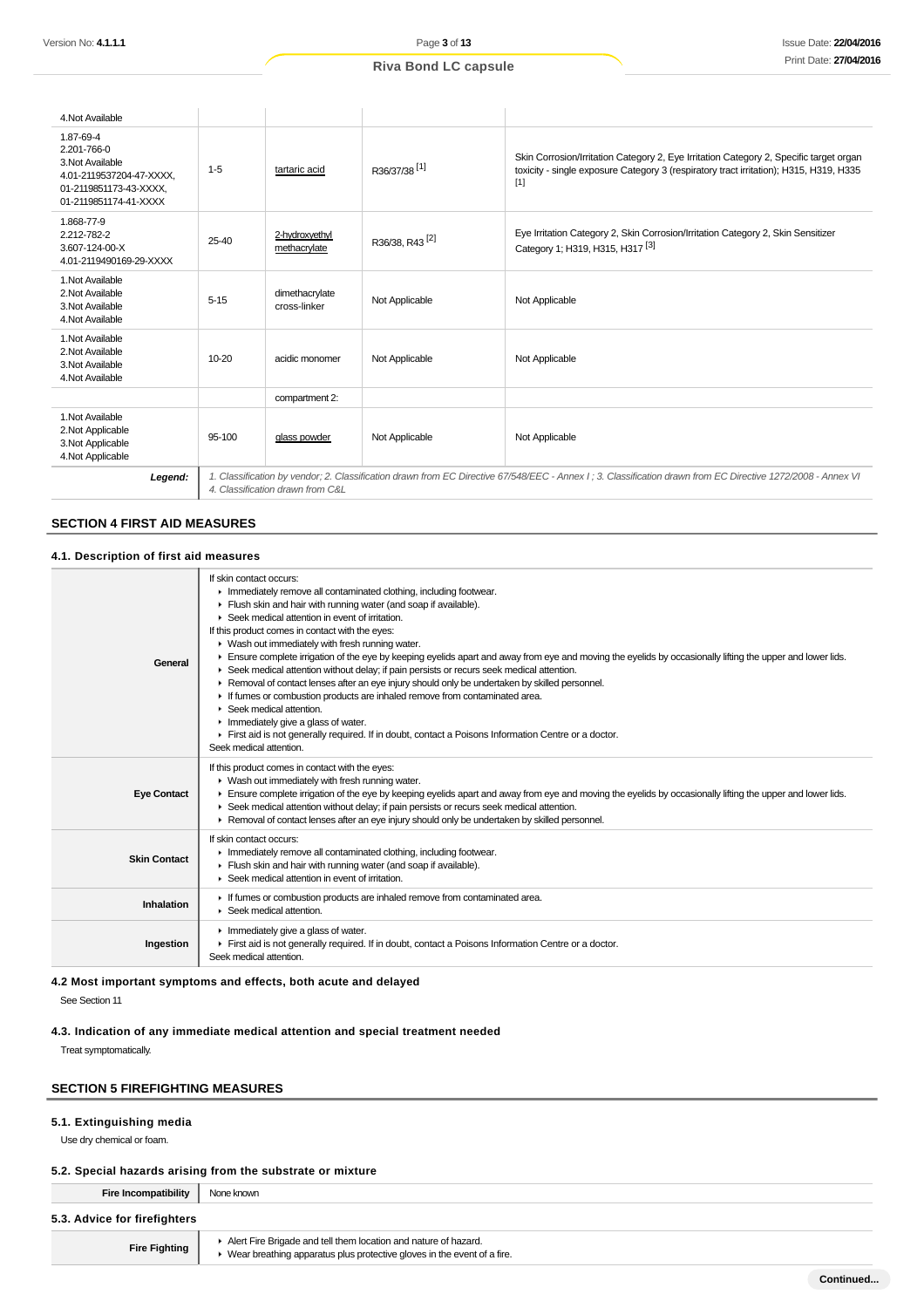| Prevent, by any means available, spillage from entering drains or water courses.<br>Use fire fighting procedures suitable for surrounding area.<br>DO NOT approach containers suspected to be hot.<br>Cool fire exposed containers with water spray from a protected location.<br>If safe to do so, remove containers from path of fire.<br>Equipment should be thoroughly decontaminated after use. |
|------------------------------------------------------------------------------------------------------------------------------------------------------------------------------------------------------------------------------------------------------------------------------------------------------------------------------------------------------------------------------------------------------|
| ▶ Not considered a significant fire risk, however containers may burn.<br>Decomposes on heating and produces; carbon dioxide (CO2) nitrogen oxides (NOx) other pyrolysis products typical of burning organic materialMay emit<br>clouds of acrid smokeMay emit corrosive fumes.                                                                                                                      |
|                                                                                                                                                                                                                                                                                                                                                                                                      |

#### **SECTION 6 ACCIDENTAL RELEASE MEASURES**

# **6.1. Personal precautions, protective equipment and emergency procedures**

See section 8

#### **6.2. Environmental precautions**

See section 12

#### **6.3. Methods and material for containment and cleaning up**

| <b>Minor Spills</b> | $\triangleright$ Clean up all spills immediately.<br>Avoid contact with skin and eyes.<br>▶ Wear impervious gloves and safety goggles.<br>$\blacktriangleright$ Trowel up/scrape up.<br>• Place spilled material in clean, dry, sealed container.<br>Flush spill area with water.                                                                                                                                                                                                                                                                                                                                                                                       |
|---------------------|-------------------------------------------------------------------------------------------------------------------------------------------------------------------------------------------------------------------------------------------------------------------------------------------------------------------------------------------------------------------------------------------------------------------------------------------------------------------------------------------------------------------------------------------------------------------------------------------------------------------------------------------------------------------------|
| <b>Major Spills</b> | Minor hazard.<br>• Clear area of personnel.<br>Alert Fire Brigade and tell them location and nature of hazard.<br>$\triangleright$ Control personal contact with the substance, by using protective equipment as required.<br>▶ Prevent spillage from entering drains or water ways.<br>Contain spill with sand, earth or vermiculite.<br>▶ Collect recoverable product into labelled containers for recycling.<br>Absorb remaining product with sand, earth or vermiculite and place in appropriate containers for disposal.<br>• Wash area and prevent runoff into drains or waterways.<br>If contamination of drains or waterways occurs, advise emergency services. |

#### **6.4. Reference to other sections**

Personal Protective Equipment advice is contained in Section 8 of the SDS.

# **SECTION 7 HANDLING AND STORAGE**

**7.1. Precautions for safe handling**

| Safe handling                    | Avoid all personal contact, including inhalation.<br>• Wear protective clothing when risk of exposure occurs.<br>$\blacktriangleright$ Use in a well-ventilated area.<br>▶ Prevent concentration in hollows and sumps.<br>DO NOT enter confined spaces until atmosphere has been checked.<br>DO NOT allow material to contact humans, exposed food or food utensils.<br>Avoid contact with incompatible materials.<br>• When handling, DO NOT eat, drink or smoke.<br>▶ Keep containers securely sealed when not in use.<br>Avoid physical damage to containers.<br>Always wash hands with soap and water after handling.<br>• Work clothes should be laundered separately. Launder contaminated clothing before re-use.<br>• Use good occupational work practice.<br>• Observe manufacturer's storage and handling recommendations contained within this SDS.<br>Atmosphere should be reqularly checked against established exposure standards to ensure safe working conditions are maintained. |
|----------------------------------|---------------------------------------------------------------------------------------------------------------------------------------------------------------------------------------------------------------------------------------------------------------------------------------------------------------------------------------------------------------------------------------------------------------------------------------------------------------------------------------------------------------------------------------------------------------------------------------------------------------------------------------------------------------------------------------------------------------------------------------------------------------------------------------------------------------------------------------------------------------------------------------------------------------------------------------------------------------------------------------------------|
| Fire and explosion<br>protection | See section 5                                                                                                                                                                                                                                                                                                                                                                                                                                                                                                                                                                                                                                                                                                                                                                                                                                                                                                                                                                                     |
| Other information                | Store in original containers.<br>▶ Keep containers securely sealed.<br>Store in a cool, dry, well-ventilated area.<br>Store away from incompatible materials and foodstuff containers.<br>Protect containers against physical damage and check regularly for leaks.<br>• Observe manufacturer's storage and handling recommendations contained within this SDS.<br>Store between 4 and 25 deg C.<br>Avoid sources of heat.                                                                                                                                                                                                                                                                                                                                                                                                                                                                                                                                                                        |

### **7.2. Conditions for safe storage, including any incompatibilities**

| tainer<br>amah | م ما<br>r onlv.<br>⊻ man⊔t⊱ |
|----------------|-----------------------------|
|                | Nonc                        |
| atibility      | e known                     |

# **7.3. Specific end use(s)**

See section 1.2

# **SECTION 8 EXPOSURE CONTROLS / PERSONAL PROTECTION**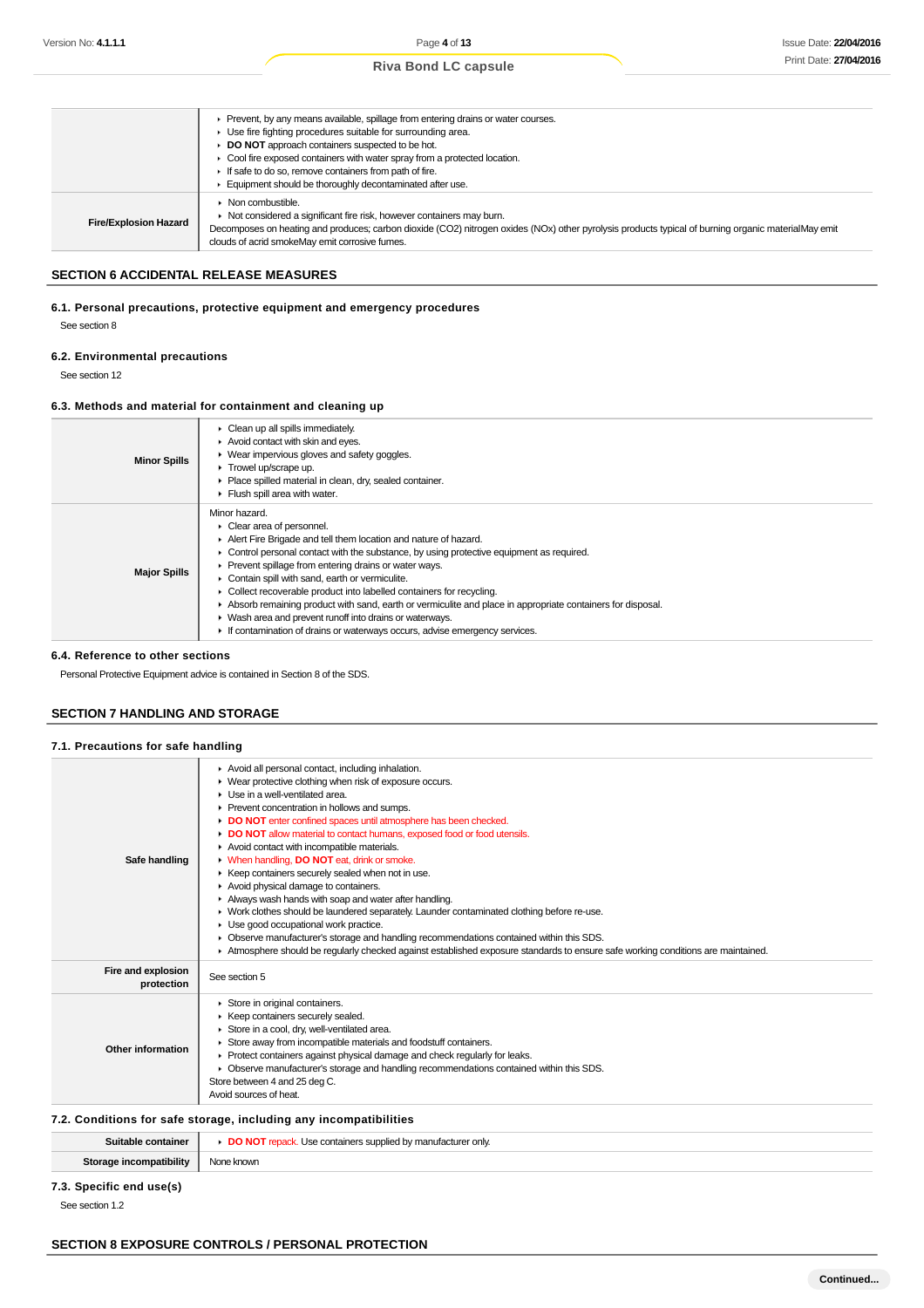# **8.1. Control parameters**

### **DERIVED NO EFFECT LEVEL (DNEL)**

Not Available

### **PREDICTED NO EFFECT LEVEL (PNEC)**

Not Available

#### **OCCUPATIONAL EXPOSURE LIMITS (OEL)**

#### **INGREDIENT DATA**

| Source                      | Ingredient                                        | <b>Material name</b> | <b>TWA</b>    | <b>STEL</b>          | Peak              | <b>Notes</b>  |
|-----------------------------|---------------------------------------------------|----------------------|---------------|----------------------|-------------------|---------------|
| Not Available               | Not Available                                     | Not Available        | Not Available | Not Available        | Not Available     | Not Available |
| <b>EMERGENCY LIMITS</b>     |                                                   |                      |               |                      |                   |               |
| Ingredient                  | <b>Material name</b>                              |                      |               | TEEL-1               | TEEL-2            | TEEL-3        |
| acrylic acid homopolymer    | Acrylic acid polymers; (Acrylic polymer or resin) |                      |               | $7.5 \text{ mg/m}$ 3 | 83 mg/m3          | 500 mg/m3     |
| tartaric acid               | Tartaric acid                                     |                      |               | $1.6$ mg/m $3$       | $17 \text{ mg/m}$ | 100 mg/m3     |
| 2-hydroxyethyl methacrylate | Hydroxyethyl methacrylate, 2-                     |                      |               | $0.71$ mg/m $3$      | 7.8 mg/m3         | 1000 mg/m3    |
|                             |                                                   |                      |               |                      |                   |               |
| Ingredient                  | <b>Original IDLH</b>                              |                      |               | <b>Revised IDLH</b>  |                   |               |
| acrylic acid homopolymer    | Not Available                                     |                      |               | Not Available        |                   |               |
| tartaric acid               | Not Available                                     |                      |               | Not Available        |                   |               |
| 2-hydroxyethyl methacrylate | Not Available                                     |                      |               | Not Available        |                   |               |
| dimethacrylate cross-linker | Not Available                                     |                      |               | Not Available        |                   |               |
| acidic monomer              | Not Available                                     |                      |               | Not Available        |                   |               |
| glass powder                | Not Available                                     |                      |               | Not Available        |                   |               |
|                             |                                                   |                      |               |                      |                   |               |

#### **MATERIAL DATA**

NOTE D: Certain substances which are susceptible to spontaneous polymerisation or decomposition are generally placed on the market in a stabilised form. It is in this form that they are listed on Annex I

When they are placed on the market in a non-stabilised form, the label must state the name of the substance followed by the words "non-stabilised" European Union (EU) List of harmonised classification and labelling hazardous substances, Table 3.1, Annex VI, Regulation (EC) No 1272/2008 (CLP) - up to the latest ATP

#### **8.2. Exposure controls**

| increased ventilation and/or protective gear<br>effective in protecting workers and will typically be independent of worker interactions to provide this high level of protection.<br>The basic types of engineering controls are:<br>Process controls which involve changing the way a job activity or process is done to reduce the risk.<br>the particular process and chemical or contaminant in use.<br>Employers may need to use multiple types of controls to prevent employee overexposure.<br>which, in turn, determine the "capture velocities" of fresh circulating air required to effectively remove the contaminant.<br>Type of Contaminant:<br>solvent, vapours, degreasing etc., evaporating from tank (in still air).<br>aerosols, fumes from pouring operations, intermittent container filling, low speed conveyer transfers, welding, spray drift, plating<br>acid fumes, pickling (released at low velocity into zone of active generation) | CARE: Use of a quantity of this material in confined space or poorly ventilated area, where rapid build up of concentrated atmosphere may occur, could require<br>Engineering controls are used to remove a hazard or place a barrier between the worker and the hazard. Well-designed engineering controls can be highly<br>Enclosure and/or isolation of emission source which keeps a selected hazard "physically" away from the worker and ventilation that strategically "adds" and<br>"removes" air in the work environment. Ventilation can remove or dilute an air contaminant if designed properly. The design of a ventilation system must match<br>General exhaust is adequate under normal operating conditions. Local exhaust ventilation may be required in special circumstances. If risk of overexposure<br>exists, wear approved respirator. Supplied-air type respirator may be required in special circumstances. Correct fit is essential to ensure adequate protection.<br>Provide adequate ventilation in warehouses and enclosed storage areas. Air contaminants generated in the workplace possess varying "escape" velocities<br>Air Speed:<br>0.25-0.5 m/s (50-100<br>f/min)<br>0.5-1 m/s (100-200 |  |  |  |
|------------------------------------------------------------------------------------------------------------------------------------------------------------------------------------------------------------------------------------------------------------------------------------------------------------------------------------------------------------------------------------------------------------------------------------------------------------------------------------------------------------------------------------------------------------------------------------------------------------------------------------------------------------------------------------------------------------------------------------------------------------------------------------------------------------------------------------------------------------------------------------------------------------------------------------------------------------------|------------------------------------------------------------------------------------------------------------------------------------------------------------------------------------------------------------------------------------------------------------------------------------------------------------------------------------------------------------------------------------------------------------------------------------------------------------------------------------------------------------------------------------------------------------------------------------------------------------------------------------------------------------------------------------------------------------------------------------------------------------------------------------------------------------------------------------------------------------------------------------------------------------------------------------------------------------------------------------------------------------------------------------------------------------------------------------------------------------------------------------------------------------------------------------------------------------------------------|--|--|--|
|                                                                                                                                                                                                                                                                                                                                                                                                                                                                                                                                                                                                                                                                                                                                                                                                                                                                                                                                                                  |                                                                                                                                                                                                                                                                                                                                                                                                                                                                                                                                                                                                                                                                                                                                                                                                                                                                                                                                                                                                                                                                                                                                                                                                                              |  |  |  |
|                                                                                                                                                                                                                                                                                                                                                                                                                                                                                                                                                                                                                                                                                                                                                                                                                                                                                                                                                                  |                                                                                                                                                                                                                                                                                                                                                                                                                                                                                                                                                                                                                                                                                                                                                                                                                                                                                                                                                                                                                                                                                                                                                                                                                              |  |  |  |
|                                                                                                                                                                                                                                                                                                                                                                                                                                                                                                                                                                                                                                                                                                                                                                                                                                                                                                                                                                  |                                                                                                                                                                                                                                                                                                                                                                                                                                                                                                                                                                                                                                                                                                                                                                                                                                                                                                                                                                                                                                                                                                                                                                                                                              |  |  |  |
|                                                                                                                                                                                                                                                                                                                                                                                                                                                                                                                                                                                                                                                                                                                                                                                                                                                                                                                                                                  |                                                                                                                                                                                                                                                                                                                                                                                                                                                                                                                                                                                                                                                                                                                                                                                                                                                                                                                                                                                                                                                                                                                                                                                                                              |  |  |  |
|                                                                                                                                                                                                                                                                                                                                                                                                                                                                                                                                                                                                                                                                                                                                                                                                                                                                                                                                                                  |                                                                                                                                                                                                                                                                                                                                                                                                                                                                                                                                                                                                                                                                                                                                                                                                                                                                                                                                                                                                                                                                                                                                                                                                                              |  |  |  |
|                                                                                                                                                                                                                                                                                                                                                                                                                                                                                                                                                                                                                                                                                                                                                                                                                                                                                                                                                                  | f/min.)                                                                                                                                                                                                                                                                                                                                                                                                                                                                                                                                                                                                                                                                                                                                                                                                                                                                                                                                                                                                                                                                                                                                                                                                                      |  |  |  |
| direct spray, spray painting in shallow booths, drum filling, conveyer loading, crusher dusts, gas discharge (active generation into<br>1-2.5 m/s (200-500<br>zone of rapid air motion)<br>$f/min.$ )                                                                                                                                                                                                                                                                                                                                                                                                                                                                                                                                                                                                                                                                                                                                                            |                                                                                                                                                                                                                                                                                                                                                                                                                                                                                                                                                                                                                                                                                                                                                                                                                                                                                                                                                                                                                                                                                                                                                                                                                              |  |  |  |
| grinding, abrasive blasting, tumbling, high speed wheel generated dusts (released at high initial velocity into zone of very high rapid<br>2.5-10 m/s (500-2000<br>air motion)                                                                                                                                                                                                                                                                                                                                                                                                                                                                                                                                                                                                                                                                                                                                                                                   |                                                                                                                                                                                                                                                                                                                                                                                                                                                                                                                                                                                                                                                                                                                                                                                                                                                                                                                                                                                                                                                                                                                                                                                                                              |  |  |  |
| Within each range the appropriate value depends on:                                                                                                                                                                                                                                                                                                                                                                                                                                                                                                                                                                                                                                                                                                                                                                                                                                                                                                              |                                                                                                                                                                                                                                                                                                                                                                                                                                                                                                                                                                                                                                                                                                                                                                                                                                                                                                                                                                                                                                                                                                                                                                                                                              |  |  |  |
|                                                                                                                                                                                                                                                                                                                                                                                                                                                                                                                                                                                                                                                                                                                                                                                                                                                                                                                                                                  | Upper end of the range                                                                                                                                                                                                                                                                                                                                                                                                                                                                                                                                                                                                                                                                                                                                                                                                                                                                                                                                                                                                                                                                                                                                                                                                       |  |  |  |
|                                                                                                                                                                                                                                                                                                                                                                                                                                                                                                                                                                                                                                                                                                                                                                                                                                                                                                                                                                  | 1: Disturbing room air currents                                                                                                                                                                                                                                                                                                                                                                                                                                                                                                                                                                                                                                                                                                                                                                                                                                                                                                                                                                                                                                                                                                                                                                                              |  |  |  |
|                                                                                                                                                                                                                                                                                                                                                                                                                                                                                                                                                                                                                                                                                                                                                                                                                                                                                                                                                                  | 2: Contaminants of high toxicity                                                                                                                                                                                                                                                                                                                                                                                                                                                                                                                                                                                                                                                                                                                                                                                                                                                                                                                                                                                                                                                                                                                                                                                             |  |  |  |
|                                                                                                                                                                                                                                                                                                                                                                                                                                                                                                                                                                                                                                                                                                                                                                                                                                                                                                                                                                  | 3: High production, heavy use                                                                                                                                                                                                                                                                                                                                                                                                                                                                                                                                                                                                                                                                                                                                                                                                                                                                                                                                                                                                                                                                                                                                                                                                |  |  |  |
| 4: Large hood or large air mass in motion<br>4: Small hood-local control only                                                                                                                                                                                                                                                                                                                                                                                                                                                                                                                                                                                                                                                                                                                                                                                                                                                                                    |                                                                                                                                                                                                                                                                                                                                                                                                                                                                                                                                                                                                                                                                                                                                                                                                                                                                                                                                                                                                                                                                                                                                                                                                                              |  |  |  |
|                                                                                                                                                                                                                                                                                                                                                                                                                                                                                                                                                                                                                                                                                                                                                                                                                                                                                                                                                                  | Lower end of the range<br>1: Room air currents minimal or favourable to capture<br>2: Contaminants of low toxicity or of nuisance value only.<br>3: Intermittent, low production.<br>Simple theory shows that air velocity falls rapidly with distance away from the opening of a simple extraction pipe. Velocity generally decreases with the square<br>of distance from the extraction point (in simple cases). Therefore the air speed at the extraction point should be adjusted, accordingly, after reference to                                                                                                                                                                                                                                                                                                                                                                                                                                                                                                                                                                                                                                                                                                       |  |  |  |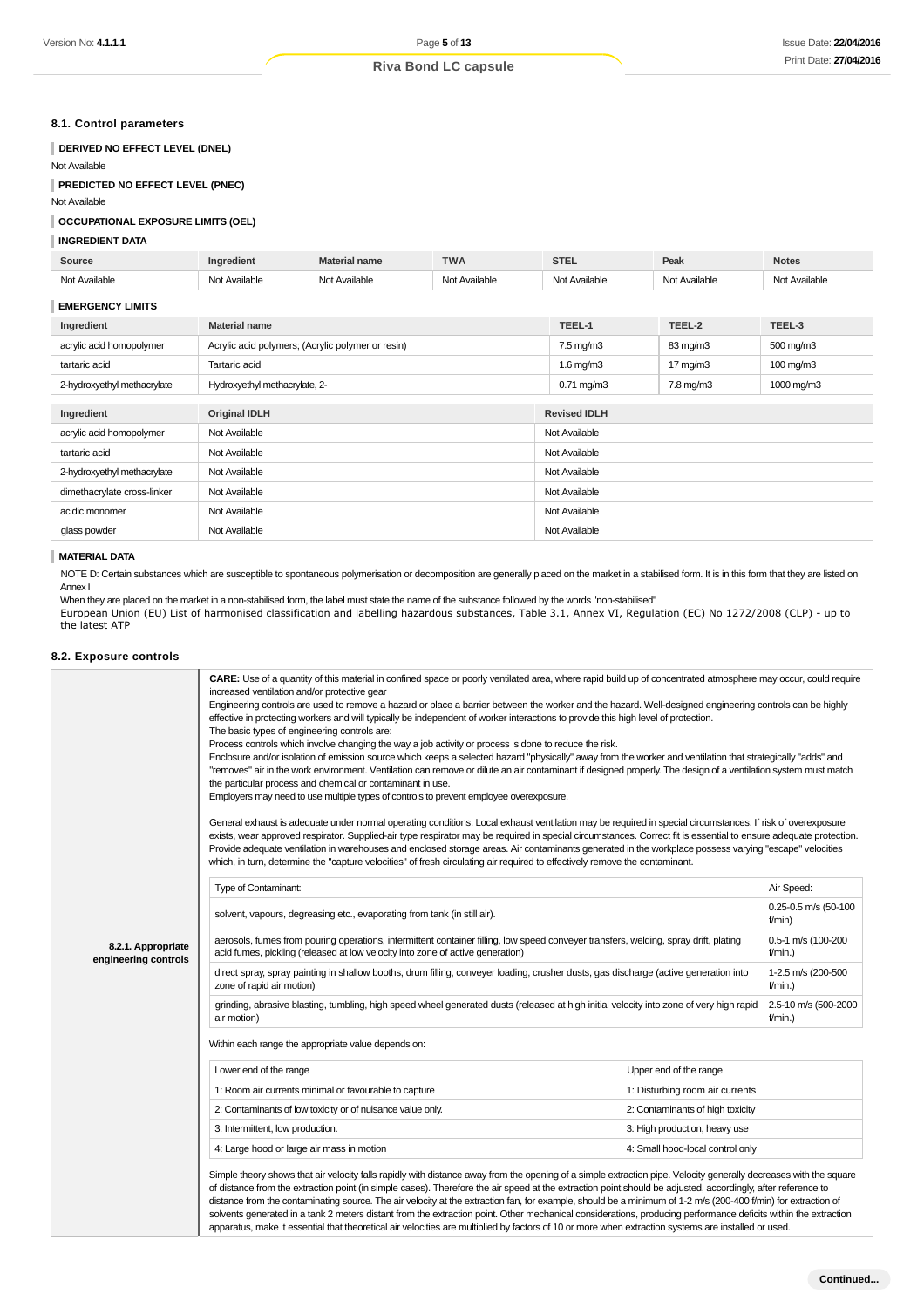| 8.2.2. Personal protection |                                                                                                                                                                                                                                                                                                                                                                                                                                                                                                                                                                                                                                                                                                                                                                                                                                                                                                                                                            |
|----------------------------|------------------------------------------------------------------------------------------------------------------------------------------------------------------------------------------------------------------------------------------------------------------------------------------------------------------------------------------------------------------------------------------------------------------------------------------------------------------------------------------------------------------------------------------------------------------------------------------------------------------------------------------------------------------------------------------------------------------------------------------------------------------------------------------------------------------------------------------------------------------------------------------------------------------------------------------------------------|
| Eye and face protection    | Safety glasses with side shields.<br>Chemical goggles.<br>Contact lenses may pose a special hazard; soft contact lenses may absorb and concentrate irritants. A written policy document, describing the wearing of<br>lenses or restrictions on use, should be created for each workplace or task. This should include a review of lens absorption and adsorption for the class of<br>chemicals in use and an account of injury experience. Medical and first-aid personnel should be trained in their removal and suitable equipment should be<br>readily available. In the event of chemical exposure, begin eye irrigation immediately and remove contact lens as soon as practicable. Lens should be removed<br>at the first signs of eye redness or irritation - lens should be removed in a clean environment only after workers have washed hands thoroughly. [CDC NIOSH<br>Current Intelligence Bulletin 59], [AS/NZS 1336 or national equivalent] |
| <b>Skin protection</b>     | See Hand protection below                                                                                                                                                                                                                                                                                                                                                                                                                                                                                                                                                                                                                                                                                                                                                                                                                                                                                                                                  |
| Hands/feet protection      | ▶ Wear chemical protective gloves, e.g. PVC.<br>▶ Wear safety footwear or safety gumboots, e.g. Rubber<br>Rubber Gloves                                                                                                                                                                                                                                                                                                                                                                                                                                                                                                                                                                                                                                                                                                                                                                                                                                    |
| <b>Body protection</b>     | See Other protection below                                                                                                                                                                                                                                                                                                                                                                                                                                                                                                                                                                                                                                                                                                                                                                                                                                                                                                                                 |
| Other protection           | No special equipment needed when handling small quantities.<br><b>OTHERWISE:</b><br>$\triangleright$ Overalls.<br>$\blacktriangleright$ Barrier cream.<br>Eyewash unit.                                                                                                                                                                                                                                                                                                                                                                                                                                                                                                                                                                                                                                                                                                                                                                                    |
| <b>Thermal hazards</b>     | Not Available                                                                                                                                                                                                                                                                                                                                                                                                                                                                                                                                                                                                                                                                                                                                                                                                                                                                                                                                              |

#### **Respiratory protection**

Type A Filter of sufficient capacity. (AS/NZS 1716 & 1715, EN 143:2000 & 149:2001, ANSI Z88 or national equivalent)

Where the concentration of gas/particulates in the breathing zone, approaches or exceeds the "Exposure Standard" (or ES), respiratory protection is required. Degree of protection varies with both face-piece and Class of filter; the nature of protection varies with Type of filter.

| <b>Required Minimum Protection Factor</b> | <b>Half-Face Respirator</b> | <b>Full-Face Respirator</b> | <b>Powered Air Respirator</b> |
|-------------------------------------------|-----------------------------|-----------------------------|-------------------------------|
| up to $10 \times ES$                      | A-AUS P3                    |                             | A-PAPR-AUS / Class 1 P3       |
| up to $50 \times ES$                      |                             | A-AUS / Class 1 P3          |                               |
| up to $100 \times ES$                     |                             | $A-2P3$                     | A-PAPR-2 P3 ^                 |

^ - Full-face

A(All classes) = Organic vapours, B AUS or B1 = Acid gasses, B2 = Acid gas or hydrogen cyanide(HCN), B3 = Acid gas or hydrogen cyanide(HCN), E = Sulfur dioxide(SO2), G = Agricultural chemicals, K = Ammonia(NH3), Hg = Mercury, NO = Oxides of nitrogen, MB = Methyl bromide, AX = Low boiling point organic compounds(below 65 degC)

#### **8.2.3. Environmental exposure controls**

See section 12

# **SECTION 9 PHYSICAL AND CHEMICAL PROPERTIES**

#### **9.1. Information on basic physical and chemical properties**

| Appearance                                      | Smooth, pale-coloured low viscosity paste with slight characteristic odour, mixes with water. |                                                   |                |  |
|-------------------------------------------------|-----------------------------------------------------------------------------------------------|---------------------------------------------------|----------------|--|
|                                                 |                                                                                               |                                                   |                |  |
| <b>Physical state</b>                           | Free-flowing Paste                                                                            | Relative density (Water = 1)                      | 1.2            |  |
| Odour                                           | Not Available                                                                                 | <b>Partition coefficient</b><br>n-octanol / water | Not Available  |  |
| Odour threshold                                 | Not Available                                                                                 | Auto-ignition temperature<br>$(^{\circ}C)$        | Not Available  |  |
| pH (as supplied)                                | $1 - 2$                                                                                       | Decomposition<br>temperature                      | Not Available  |  |
| Melting point / freezing<br>point $(^{\circ}C)$ | Not Applicable                                                                                | Viscosity (cSt)                                   | Not Available  |  |
| Initial boiling point and<br>boiling range (°C) | approx 100                                                                                    | Molecular weight (g/mol)                          | Not Applicable |  |
| Flash point (°C)                                | Not Applicable                                                                                | <b>Taste</b>                                      | Not Available  |  |
| <b>Evaporation rate</b>                         | Not Available                                                                                 | <b>Explosive properties</b>                       | Not Available  |  |
| Flammability                                    | Not Applicable                                                                                | <b>Oxidising properties</b>                       | Not Available  |  |
| Upper Explosive Limit (%)                       | Not Applicable                                                                                | Surface Tension (dyn/cm or<br>$mN/m$ )            | Not Available  |  |
| Lower Explosive Limit (%)                       | Not Applicable                                                                                | <b>Volatile Component (%vol)</b>                  | Not Available  |  |
| Vapour pressure (kPa)                           | approx 2.3                                                                                    | Gas group                                         | Not Available  |  |
| Solubility in water (g/L)                       | Miscible                                                                                      | pH as a solution (1%)                             | Not Available  |  |
| Vapour density ( $Air = 1$ )                    | Not Available                                                                                 | VOC g/L                                           | Not Available  |  |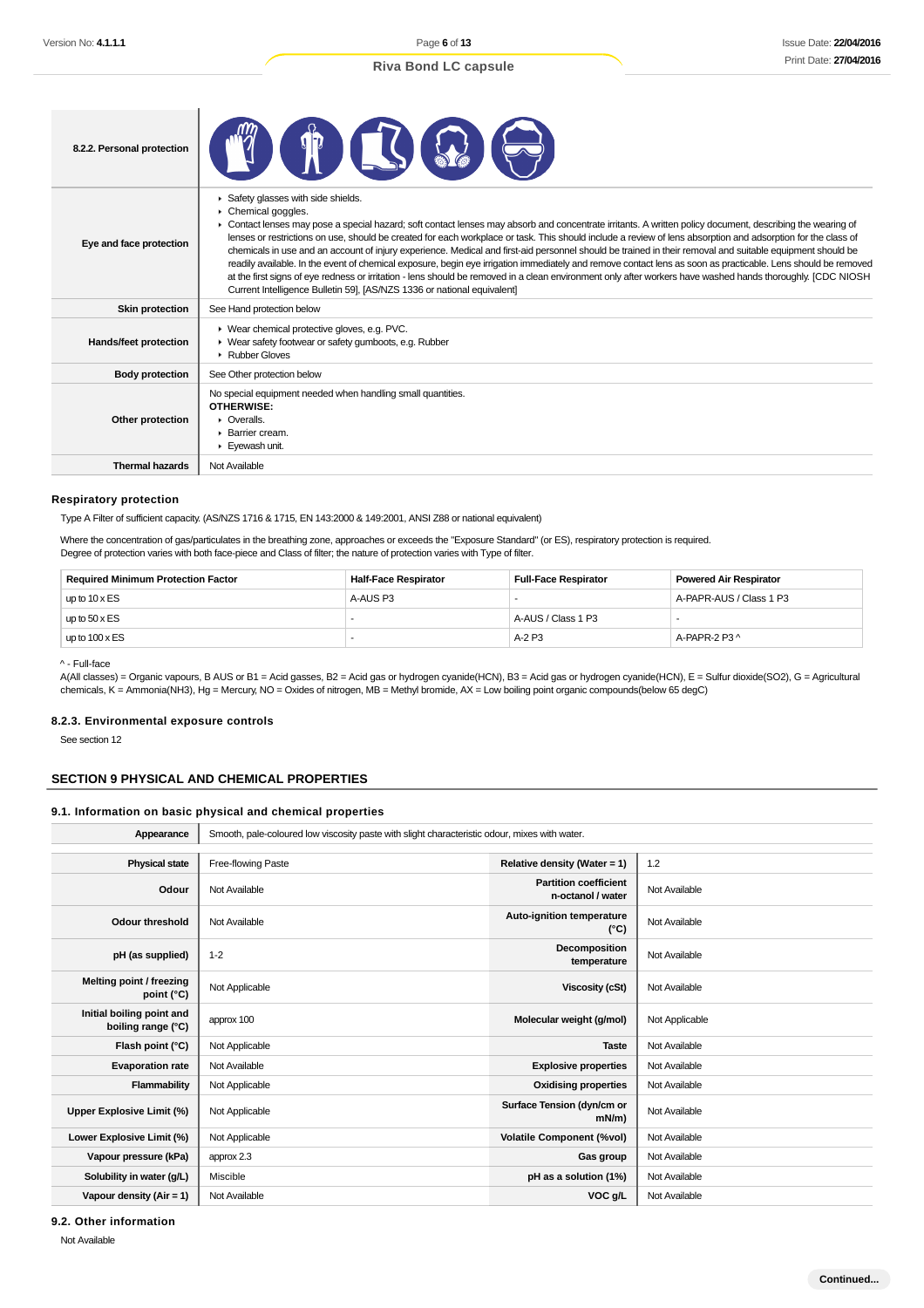# **SECTION 10 STABILITY AND REACTIVITY**

| 10.1. Reactivity                            | See section 7.2                                                                                                                                                                                                                                                                                                                                                                              |
|---------------------------------------------|----------------------------------------------------------------------------------------------------------------------------------------------------------------------------------------------------------------------------------------------------------------------------------------------------------------------------------------------------------------------------------------------|
| 10.2. Chemical stability                    | Stable under controlled storage conditions provided material contains adequate stabiliser / polymerisation inhibitor.<br>▶ Bulk storages may have special storage requirements<br>▶ WARNING: Gradual decomposition in strong, sealed containers may lead to a large pressure build-up and subsequent explosion. Rapid and violent<br>polymerisation possible at temperatures above 32 deg c. |
| 10.3. Possibility of<br>hazardous reactions | See section 7.2                                                                                                                                                                                                                                                                                                                                                                              |
| 10.4. Conditions to avoid                   | See section 7.2                                                                                                                                                                                                                                                                                                                                                                              |
| 10.5. Incompatible materials                | See section 7.2                                                                                                                                                                                                                                                                                                                                                                              |
| 10.6. Hazardous<br>decomposition products   | See section 5.3                                                                                                                                                                                                                                                                                                                                                                              |

#### **SECTION 11 TOXICOLOGICAL INFORMATION**

#### **11.1. Information on toxicological effects**

| Inhaled             | Evidence shows, or practical experience predicts, that the material produces irritation of the respiratory system, in a substantial number of individuals, following<br>inhalation. In contrast to most organs, the lung is able to respond to a chemical insult by first removing or neutralising the irritant and then repairing the<br>damage. The repair process, which initially evolved to protect mammalian lungs from foreign matter and antigens, may however, produce further lung damage<br>resulting in the impairment of gas exchange, the primary function of the lungs. Respiratory tract irritation often results in an inflammatory response involving<br>the recruitment and activation of many cell types, mainly derived from the vascular system.<br>Inhalation hazard is increased at higher temperatures.                                                                                                                                                                                                                                                                                                                                                                                                                                                                                      |
|---------------------|-----------------------------------------------------------------------------------------------------------------------------------------------------------------------------------------------------------------------------------------------------------------------------------------------------------------------------------------------------------------------------------------------------------------------------------------------------------------------------------------------------------------------------------------------------------------------------------------------------------------------------------------------------------------------------------------------------------------------------------------------------------------------------------------------------------------------------------------------------------------------------------------------------------------------------------------------------------------------------------------------------------------------------------------------------------------------------------------------------------------------------------------------------------------------------------------------------------------------------------------------------------------------------------------------------------------------|
| Ingestion           | Accidental ingestion of the material may be damaging to the health of the individual.                                                                                                                                                                                                                                                                                                                                                                                                                                                                                                                                                                                                                                                                                                                                                                                                                                                                                                                                                                                                                                                                                                                                                                                                                                 |
| <b>Skin Contact</b> | Evidence exists, or practical experience predicts, that the material either produces inflammation of the skin in a substantial number of individuals following<br>direct contact, and/or produces significant inflammation when applied to the healthy intact skin of animals, for up to four hours, such inflammation being present<br>twenty-four hours or more after the end of the exposure period. Skin irritation may also be present after prolonged or repeated exposure; this may result in a<br>form of contact dermatitis (nonallergic). The dermatitis is often characterised by skin redness (erythema) and swelling (oedema) which may progress to<br>blistering (vesiculation), scaling and thickening of the epidermis. At the microscopic level there may be intercellular oedema of the spongy layer of the skin<br>(spongiosis) and intracellular oedema of the epidermis.<br>The material may accentuate any pre-existing dermatitis condition<br>Open cuts, abraded or irritated skin should not be exposed to this material<br>Entry into the blood-stream through, for example, cuts, abrasions, puncture wounds or lesions, may produce systemic injury with harmful effects. Examine the<br>skin prior to the use of the material and ensure that any external damage is suitably protected. |
| Eye                 | Evidence exists, or practical experience predicts, that the material may cause eye irritation in a substantial number of individuals and/or may produce significant<br>ocular lesions which are present twenty-four hours or more after instillation into the eye(s) of experimental animals.<br>Repeated or prolonged eye contact may cause inflammation characterised by temporary redness (similar to windburn) of the conjunctiva (conjunctivitis);<br>temporary impairment of vision and/or other transient eye damage/ulceration may occur.                                                                                                                                                                                                                                                                                                                                                                                                                                                                                                                                                                                                                                                                                                                                                                     |
| <b>Chronic</b>      | Long-term exposure to respiratory irritants may result in disease of the airways involving difficult breathing and related systemic problems.<br>Practical experience shows that skin contact with the material is capable either of inducing a sensitisation reaction in a substantial number of individuals, and/or<br>of producing a positive response in experimental animals.                                                                                                                                                                                                                                                                                                                                                                                                                                                                                                                                                                                                                                                                                                                                                                                                                                                                                                                                    |

|                             | <b>TOXICITY</b>                                                                                                                                       | <b>IRRITATION</b>              |  |  |
|-----------------------------|-------------------------------------------------------------------------------------------------------------------------------------------------------|--------------------------------|--|--|
| <b>Riva Bond LC capsule</b> | Not Available                                                                                                                                         | Not Available                  |  |  |
|                             | <b>TOXICITY</b>                                                                                                                                       | <b>IRRITATION</b>              |  |  |
| acrylic acid homopolymer    | Oral (rat) LD50: 2500 mg/kgd <sup>[2]</sup>                                                                                                           | Nil reported                   |  |  |
|                             | <b>TOXICITY</b>                                                                                                                                       | <b>IRRITATION</b>              |  |  |
| tartaric acid               | dermal (rat) LD50: >2000 mg/kg <sup>[1]</sup>                                                                                                         | Nil reported                   |  |  |
|                             | Oral (rat) LD50: ca.920 mg/kg <sup>[1]</sup>                                                                                                          |                                |  |  |
|                             | <b>TOXICITY</b>                                                                                                                                       | <b>IRRITATION</b>              |  |  |
|                             | Dermal (rabbit) LD50: >3000 mg/kg <sup>[1]</sup>                                                                                                      | * Rohm & Haas                  |  |  |
| 2-hydroxyethyl methacrylate | Oral (rat) LD50: >4000 mg/kg <sup>[1]</sup>                                                                                                           | Eye (rabbit): SEVERE *         |  |  |
|                             |                                                                                                                                                       | post-exposure                  |  |  |
|                             |                                                                                                                                                       | Skin (rabbit): non-irritating* |  |  |
|                             | <b>TOXICITY</b>                                                                                                                                       | <b>IRRITATION</b>              |  |  |
| glass powder                | Not Available                                                                                                                                         | Not Available                  |  |  |
| Legend:                     | 1. Value obtained from Europe ECHA Registered Substances - Acute toxicity 2.* Value obtained from manufacturer's SDS. Unless otherwise specified data |                                |  |  |

extracted from RTECS - Register of Toxic Effect of chemical Substances

**ACRYLIC ACID HOMOPOLYMER**

Asthma-like symptoms may continue for months or even years after exposure to the material ceases. This may be due to a non-allergenic condition known as reactive airways dysfunction syndrome (RADS) which can occur following exposure to high levels of highly irritating compound. Key criteria for the diagnosis of RADS include the absence of preceding respiratory disease, in a non-atopic individual, with abrupt onset of persistent asthma-like symptoms within minutes to hours of a documented exposure to the irritant. A reversible airflow pattern, on spirometry, with the presence of moderate to severe bronchial hyperreactivity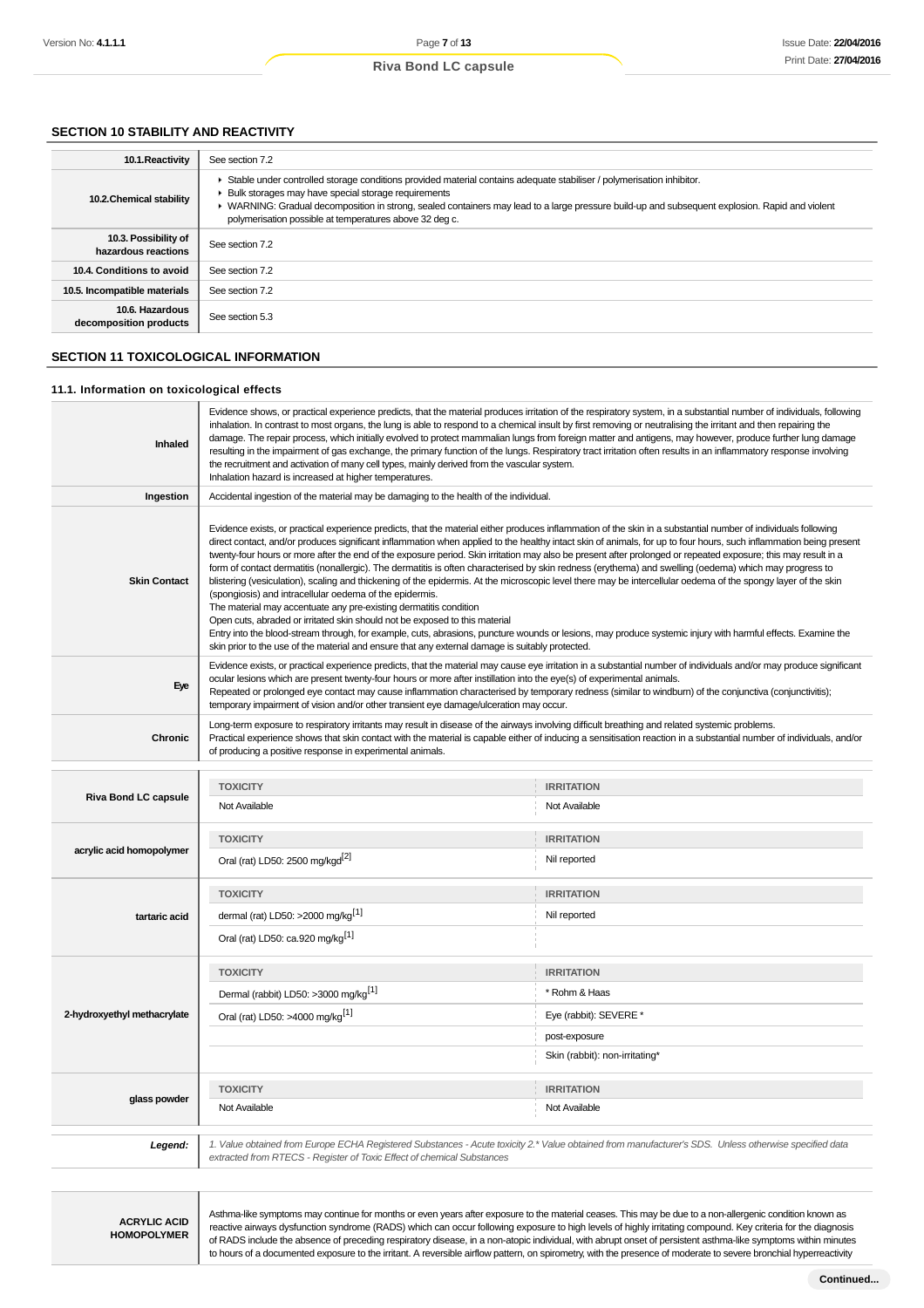|                                             | on methacholine challenge testing and the lack of minimal lymphocytic inflammation, without eosinophilia, have also been included in the criteria for diagnosis of<br>RADS. RADS (or asthma) following an irritating inhalation is an infrequent disorder with rates related to the concentration of and duration of exposure to the<br>irritating substance. Industrial bronchitis, on the other hand, is a disorder that occurs as result of exposure due to high concentrations of irritating substance<br>(often particulate in nature) and is completely reversible after exposure ceases. The disorder is characterised by dyspnea, cough and mucus production.<br>The substance is classified by IARC as Group 3:<br>NOT classifiable as to its carcinogenicity to humans.<br>Evidence of carcinogenicity may be inadequate or limited in animal testing.                                                                                                                                                                                                                                                                                                                                                                                                                                                                                                                                                                                                                                                                                                                                                                                                                                                                                                                                                                                                                                                                                                                                                                                                                                                                                                                                                                                                                                                                                                                                                                                                                                                                                                                                                                                                                                                                                                                                                                                                                                                                                                                                                                                                                                                                                                                                                                                                                    |                                                 |   |  |  |
|---------------------------------------------|-------------------------------------------------------------------------------------------------------------------------------------------------------------------------------------------------------------------------------------------------------------------------------------------------------------------------------------------------------------------------------------------------------------------------------------------------------------------------------------------------------------------------------------------------------------------------------------------------------------------------------------------------------------------------------------------------------------------------------------------------------------------------------------------------------------------------------------------------------------------------------------------------------------------------------------------------------------------------------------------------------------------------------------------------------------------------------------------------------------------------------------------------------------------------------------------------------------------------------------------------------------------------------------------------------------------------------------------------------------------------------------------------------------------------------------------------------------------------------------------------------------------------------------------------------------------------------------------------------------------------------------------------------------------------------------------------------------------------------------------------------------------------------------------------------------------------------------------------------------------------------------------------------------------------------------------------------------------------------------------------------------------------------------------------------------------------------------------------------------------------------------------------------------------------------------------------------------------------------------------------------------------------------------------------------------------------------------------------------------------------------------------------------------------------------------------------------------------------------------------------------------------------------------------------------------------------------------------------------------------------------------------------------------------------------------------------------------------------------------------------------------------------------------------------------------------------------------------------------------------------------------------------------------------------------------------------------------------------------------------------------------------------------------------------------------------------------------------------------------------------------------------------------------------------------------------------------------------------------------------------------------------------------------|-------------------------------------------------|---|--|--|
| <b>TARTARIC ACID</b>                        | Asthma-like symptoms may continue for months or even years after exposure to the material ceases. This may be due to a non-allergenic condition known as<br>reactive airways dysfunction syndrome (RADS) which can occur following exposure to high levels of highly irritating compound. Key criteria for the diagnosis<br>of RADS include the absence of preceding respiratory disease, in a non-atopic individual, with abrupt onset of persistent asthma-like symptoms within minutes<br>to hours of a documented exposure to the irritant. A reversible airflow pattern, on spirometry, with the presence of moderate to severe bronchial hyperreactivity<br>on methacholine challenge testing and the lack of minimal lymphocytic inflammation, without eosinophilia, have also been included in the criteria for diagnosis<br>of RADS. RADS (or asthma) following an irritating inhalation is an infrequent disorder with rates related to the concentration of and duration of exposure to the<br>irritating substance. Industrial bronchitis, on the other hand, is a disorder that occurs as result of exposure due to high concentrations of irritating substance<br>(often particulate in nature) and is completely reversible after exposure ceases. The disorder is characterised by dyspnea, cough and mucus production.<br>Convulsions, haemorrhage recorded.                                                                                                                                                                                                                                                                                                                                                                                                                                                                                                                                                                                                                                                                                                                                                                                                                                                                                                                                                                                                                                                                                                                                                                                                                                                                                                                                                                                                                                                                                                                                                                                                                                                                                                                                                                                                                                                                                                       |                                                 |   |  |  |
| 2-HYDROXYETHYL<br><b>METHACRYLATE</b>       | The following information refers to contact allergens as a group and may not be specific to this product.<br>Contact allergies quickly manifest themselves as contact eczema, more rarely as urticaria or Quincke's oedema. The pathogenesis of contact eczema involves<br>a cell-mediated (T lymphocytes) immune reaction of the delayed type. Other allergic skin reactions, e.g. contact urticaria, involve antibody-mediated immune<br>reactions. The significance of the contact allergen is not simply determined by its sensitisation potential: the distribution of the substance and the opportunities<br>for contact with it are equally important. A weakly sensitising substance which is widely distributed can be a more important allergen than one with stronger<br>sensitising potential with which few individuals come into contact. From a clinical point of view, substances are noteworthy if they produce an allergic test<br>reaction in more than 1% of the persons tested.<br>Asthma-like symptoms may continue for months or even years after exposure to the material ceases. This may be due to a non-allergenic condition known as<br>reactive airways dysfunction syndrome (RADS) which can occur following exposure to high levels of highly irritating compound. Key criteria for the diagnosis<br>of RADS include the absence of preceding respiratory disease, in a non-atopic individual, with abrupt onset of persistent asthma-like symptoms within minutes<br>to hours of a documented exposure to the irritant. A reversible airflow pattern, on spirometry, with the presence of moderate to severe bronchial hyperreactivity<br>on methacholine challenge testing and the lack of minimal lymphocytic inflammation, without eosinophilia, have also been included in the criteria for diagnosis<br>of RADS. RADS (or asthma) following an irritating inhalation is an infrequent disorder with rates related to the concentration of and duration of exposure to the<br>irritating substance. Industrial bronchitis, on the other hand, is a disorder that occurs as result of exposure due to high concentrations of irritating substance<br>(often particulate in nature) and is completely reversible after exposure ceases. The disorder is characterised by dyspnea, cough and mucus production.<br>Where no "official" classification for acrylates and methacrylates exists, there has been cautious attempts to create classifications in the absence of contrary<br>evidence. For example<br>Monalkyl or monoarylesters of acrylic acids should be classified as R36/37/38 and R51/53<br>Monoalkyl or monoaryl esters of methacrylic acid should be classified as R36/37/38<br>Based on the available oncogenicity data and without a better understanding of the carcinogenic mechanism the Health and Environmental Review Division<br>(HERD), Office of Toxic Substances (OTS), of the US EPA previously concluded that all chemicals that contain the acrylate or methacrylate moiety<br>(CH2=CHCOO or CH2=C(CH3)COO) should be considered to be a carcinogenic hazard unless shown otherwise by adequate testing.<br>This position has now been revised and acrylates and methacrylates are no longer de facto carcinogens. |                                                 |   |  |  |
| <b>Acute Toxicity</b>                       | ◎                                                                                                                                                                                                                                                                                                                                                                                                                                                                                                                                                                                                                                                                                                                                                                                                                                                                                                                                                                                                                                                                                                                                                                                                                                                                                                                                                                                                                                                                                                                                                                                                                                                                                                                                                                                                                                                                                                                                                                                                                                                                                                                                                                                                                                                                                                                                                                                                                                                                                                                                                                                                                                                                                                                                                                                                                                                                                                                                                                                                                                                                                                                                                                                                                                                                                   | Carcinogenicity                                 | ல |  |  |
| <b>Skin Irritation/Corrosion</b>            | ✔                                                                                                                                                                                                                                                                                                                                                                                                                                                                                                                                                                                                                                                                                                                                                                                                                                                                                                                                                                                                                                                                                                                                                                                                                                                                                                                                                                                                                                                                                                                                                                                                                                                                                                                                                                                                                                                                                                                                                                                                                                                                                                                                                                                                                                                                                                                                                                                                                                                                                                                                                                                                                                                                                                                                                                                                                                                                                                                                                                                                                                                                                                                                                                                                                                                                                   | Reproductivity                                  | ◎ |  |  |
| <b>Serious Eye</b><br>Damage/Irritation     | ✔                                                                                                                                                                                                                                                                                                                                                                                                                                                                                                                                                                                                                                                                                                                                                                                                                                                                                                                                                                                                                                                                                                                                                                                                                                                                                                                                                                                                                                                                                                                                                                                                                                                                                                                                                                                                                                                                                                                                                                                                                                                                                                                                                                                                                                                                                                                                                                                                                                                                                                                                                                                                                                                                                                                                                                                                                                                                                                                                                                                                                                                                                                                                                                                                                                                                                   | $\circledcirc$<br><b>STOT - Single Exposure</b> |   |  |  |
| <b>Respiratory or Skin</b><br>sensitisation |                                                                                                                                                                                                                                                                                                                                                                                                                                                                                                                                                                                                                                                                                                                                                                                                                                                                                                                                                                                                                                                                                                                                                                                                                                                                                                                                                                                                                                                                                                                                                                                                                                                                                                                                                                                                                                                                                                                                                                                                                                                                                                                                                                                                                                                                                                                                                                                                                                                                                                                                                                                                                                                                                                                                                                                                                                                                                                                                                                                                                                                                                                                                                                                                                                                                                     | <b>STOT - Repeated Exposure</b>                 | ◎ |  |  |

Legend:  $\blacktriangleright$  - Data available but does not fill the criteria for classification<br>  $\blacktriangleright$  - Data required to make classification available

 $\bigcirc$  – Data Not Available to make classification

# **SECTION 12 ECOLOGICAL INFORMATION**

| 12.1. Toxicity              |                                                                                                                                                       |                           |                               |               |                |
|-----------------------------|-------------------------------------------------------------------------------------------------------------------------------------------------------|---------------------------|-------------------------------|---------------|----------------|
| Ingredient                  | Endpoint                                                                                                                                              | <b>Test Duration (hr)</b> | <b>Species</b>                | Value         | Source         |
| acrylic acid homopolymer    | <b>EC50</b>                                                                                                                                           | 384                       | Crustacea                     | 389.869mg/L   | 3              |
| acrylic acid homopolymer    | EC50                                                                                                                                                  | 96                        | Algae or other aquatic plants | 8596.446mg/L  | 3              |
| acrylic acid homopolymer    | <b>LC50</b>                                                                                                                                           | 96                        | Fish                          | 1684.686mg/L  | 3              |
| tartaric acid               | EC50                                                                                                                                                  | 96                        | Algae or other aquatic plants | 434.65983mg/L | 3              |
| tartaric acid               | <b>LC50</b>                                                                                                                                           | 96                        | Fish                          | $>100$ mg/L   | $\overline{2}$ |
| tartaric acid               | EC50                                                                                                                                                  | 48                        | Crustacea                     | 93.313mg/L    | $\overline{2}$ |
| tartaric acid               | EC50                                                                                                                                                  | 72                        | Algae or other aquatic plants | 51.4043mg/L   | $\overline{2}$ |
| tartaric acid               | <b>NOEC</b>                                                                                                                                           | 72                        | Algae or other aquatic plants | 3.125mg/L     | 2              |
| 2-hydroxyethyl methacrylate | <b>LC50</b>                                                                                                                                           | 96                        | Fish                          | $>100$ mg/L   | $\overline{2}$ |
| 2-hydroxyethyl methacrylate | EC50                                                                                                                                                  | 48                        | Crustacea                     | 210mg/L       | $\overline{2}$ |
| 2-hydroxyethyl methacrylate | EC50                                                                                                                                                  | 504                       | Crustacea                     | 90.1mg/L      | 2              |
| 2-hydroxyethyl methacrylate | <b>NOEC</b>                                                                                                                                           | 504                       | Crustacea                     | 24.1mg/L      | $\overline{2}$ |
| 2-hydroxyethyl methacrylate | <b>EC50</b>                                                                                                                                           | 72                        | Algae or other aquatic plants | 345mg/L       | $\overline{2}$ |
|                             | Extracted from 1. IUCLID Toxicity Data 2. Europe ECHA Registered Substances - Ecotoxicological Information - Aquatic Toxicity 3. EPIWIN Suite V3.12 - |                           |                               |               |                |

**Mutagenicity Aspiration Hazard Contained Aspiration Hazard Contained Aspiration Hazard Contained Aspiration Hazard** 

**Legend:**

Aquatic Toxicity Data (Estimated) 4. US EPA, Ecotox database - Aquatic Toxicity Data 5. ECETOC Aquatic Hazard Assessment Data 6. NITE (Japan) - Bioconcentration Data 7. METI (Japan) - Bioconcentration Data 8. Vendor Data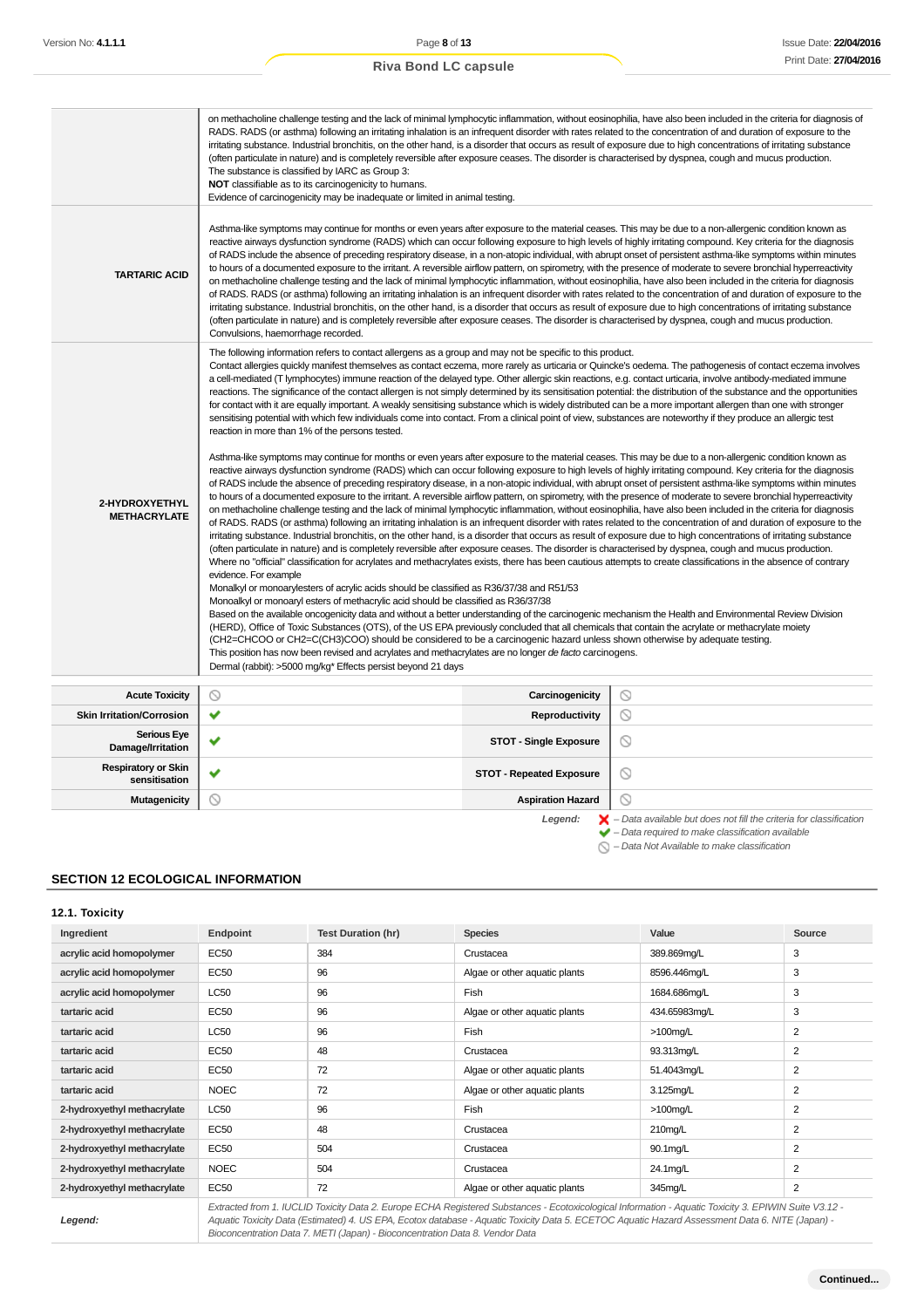Harmful to aquatic organisms. May cause long-term adverse effects in the aquatic environment. **DO NOT** discharge into sewer or waterways.

#### **12.2. Persistence and degradability**

| Ingredient                  | Persistence: Water/Soil | Persistence: Air |
|-----------------------------|-------------------------|------------------|
| acrylic acid homopolymer    | ∟OW                     | LOW              |
| tartaric acid               | ∟OW                     | LOW              |
| 2-hydroxyethyl methacrylate | ∟OW                     | <b>LOW</b>       |

#### **12.3. Bioaccumulative potential**

| Ingredient                  | <b>Bioaccumulation</b>    |
|-----------------------------|---------------------------|
| acrylic acid homopolymer    | LOW (LogKOW = $0.4415$ )  |
| tartaric acid               | LOW (LogKOW = $-1.0017$ ) |
| 2-hydroxyethyl methacrylate | LOW (BCF = $1.54$ )       |

#### **12.4. Mobility in soil**

| Ingredient                  | <b>Mobility</b>      |
|-----------------------------|----------------------|
| acrylic acid homopolymer    | $HIGH (KOC = 1.201)$ |
| tartaric acid               | $HIGH (KOC = 1)$     |
| 2-hydroxyethyl methacrylate | $HIGH (KOC = 1.043)$ |

#### **12.5.Results of PBT and vPvB assessment**

|                         | Е             |               |               |
|-------------------------|---------------|---------------|---------------|
| Relevant available data | Not Available | Not Available | Not Available |
| PBT Criteria fulfilled? | Not Available | Not Available | Not Available |

### **12.6. Other adverse effects**

No data available

# **SECTION 13 DISPOSAL CONSIDERATIONS**

#### **13.1. Waste treatment methods**

| <b>Product / Packaging</b><br>disposal | DO NOT allow wash water from cleaning or process equipment to enter drains.<br>It may be necessary to collect all wash water for treatment before disposal.<br>In all cases disposal to sewer may be subject to local laws and regulations and these should be considered first.<br>• Where in doubt contact the responsible authority.<br>Consult State Land Waste Management Authority for disposal.<br>Bury residue in an authorised landfill. |
|----------------------------------------|---------------------------------------------------------------------------------------------------------------------------------------------------------------------------------------------------------------------------------------------------------------------------------------------------------------------------------------------------------------------------------------------------------------------------------------------------|
| <b>Waste treatment options</b>         | Not Available                                                                                                                                                                                                                                                                                                                                                                                                                                     |
| Sewage disposal options                | Not Available                                                                                                                                                                                                                                                                                                                                                                                                                                     |

# **SECTION 14 TRANSPORT INFORMATION**

# **Labels Required Marine Pollutant** NO **Land transport (ADR): NOT REGULATED FOR TRANSPORT OF DANGEROUS GOODS 14.1.UN number** Not Applicable **14.2. Packing group** Not Applicable

| 14.3.UN proper shipping<br>name       | Not Applicable                                                                                                         |                                                                                        |  |  |
|---------------------------------------|------------------------------------------------------------------------------------------------------------------------|----------------------------------------------------------------------------------------|--|--|
| 14.4. Environmental hazard            | Not Applicable                                                                                                         |                                                                                        |  |  |
| 14.5. Transport hazard<br>class(es)   | Class<br>Not Applicable<br>Not Applicable<br>Subrisk                                                                   |                                                                                        |  |  |
| 14.6. Special precautions for<br>user | Hazard identification (Kemler)<br>Classification code<br><b>Hazard Label</b><br>Special provisions<br>Limited quantity | Not Applicable<br>Not Applicable<br>Not Applicable<br>Not Applicable<br>Not Applicable |  |  |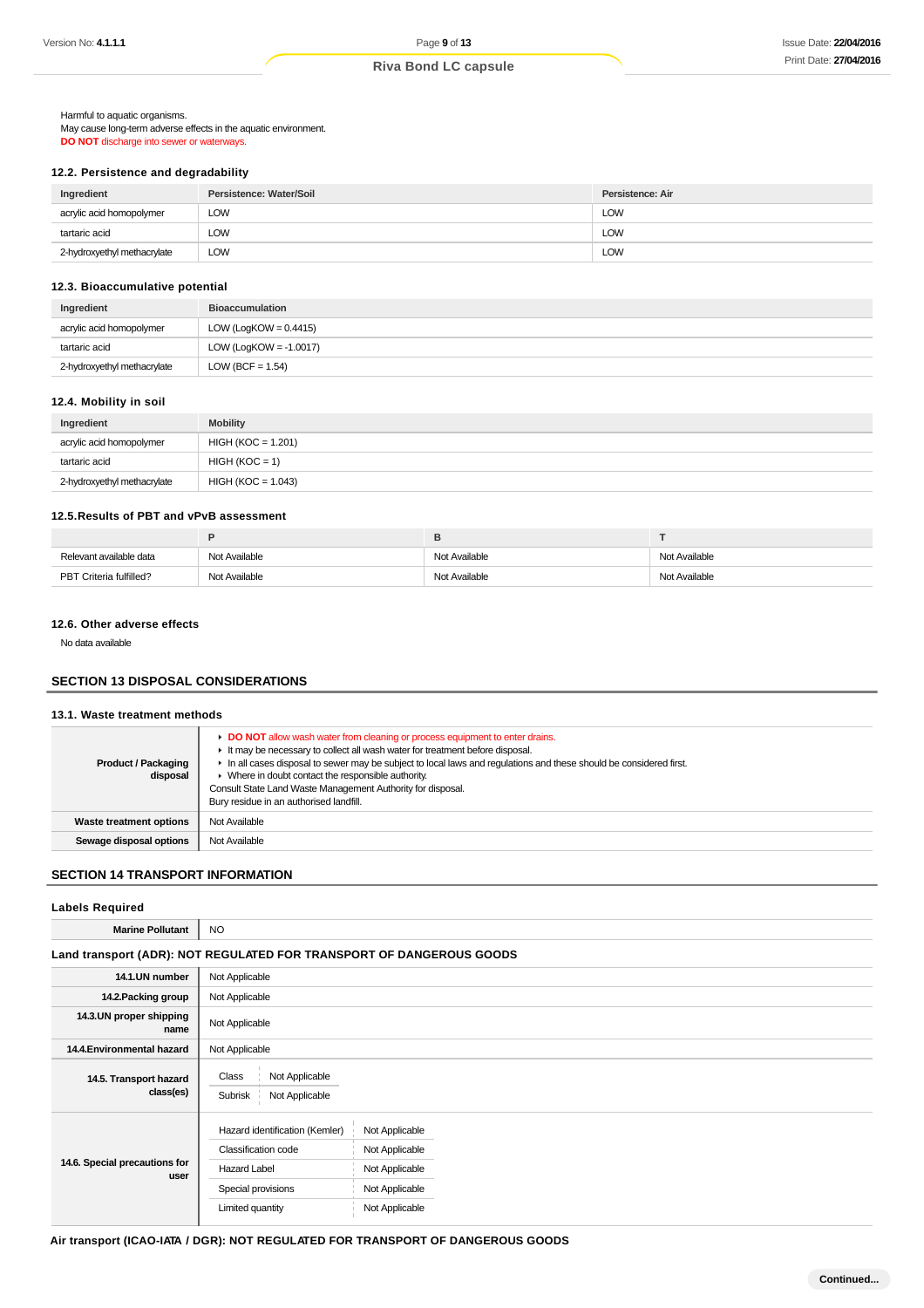| 14.1. UN number                       | Not Applicable                                                                                                                                                                                                                                                                              |                                                                                                                            |  |  |  |
|---------------------------------------|---------------------------------------------------------------------------------------------------------------------------------------------------------------------------------------------------------------------------------------------------------------------------------------------|----------------------------------------------------------------------------------------------------------------------------|--|--|--|
| 14.2. Packing group                   | Not Applicable                                                                                                                                                                                                                                                                              |                                                                                                                            |  |  |  |
| 14.3. UN proper shipping<br>name      | Not Applicable                                                                                                                                                                                                                                                                              |                                                                                                                            |  |  |  |
| 14.4. Environmental hazard            | Not Applicable                                                                                                                                                                                                                                                                              |                                                                                                                            |  |  |  |
| 14.5. Transport hazard<br>class(es)   | Not Applicable<br><b>ICAO/IATA Class</b><br>ICAO / IATA Subrisk<br>Not Applicable<br>Not Applicable<br><b>ERG Code</b>                                                                                                                                                                      |                                                                                                                            |  |  |  |
| 14.6. Special precautions for<br>user | Special provisions<br>Cargo Only Packing Instructions<br>Cargo Only Maximum Qty / Pack<br>Passenger and Cargo Packing Instructions<br>Passenger and Cargo Maximum Qty / Pack<br>Passenger and Cargo Limited Quantity Packing Instructions<br>Passenger and Cargo Limited Maximum Qty / Pack | Not Applicable<br>Not Applicable<br>Not Applicable<br>Not Applicable<br>Not Applicable<br>Not Applicable<br>Not Applicable |  |  |  |

#### **Sea transport (IMDG-Code / GGVSee): NOT REGULATED FOR TRANSPORT OF DANGEROUS GOODS**

| 14.1. UN number                       | Not Applicable                                                                                                             |
|---------------------------------------|----------------------------------------------------------------------------------------------------------------------------|
| 14.2. Packing group                   | Not Applicable                                                                                                             |
| 14.3. UN proper shipping<br>name      | Not Applicable                                                                                                             |
| 14.4. Environmental hazard            | Not Applicable                                                                                                             |
| 14.5. Transport hazard<br>class(es)   | <b>IMDG Class</b><br>Not Applicable<br><b>IMDG Subrisk</b><br>Not Applicable                                               |
| 14.6. Special precautions for<br>user | <b>EMS Number</b><br>Not Applicable<br>Special provisions<br>Not Applicable<br><b>Limited Quantities</b><br>Not Applicable |

#### **Inland waterways transport (ADN): NOT REGULATED FOR TRANSPORT OF DANGEROUS GOODS**

| 14.1. UN number                       | Not Applicable                                                                                                                                                                                     |  |  |  |
|---------------------------------------|----------------------------------------------------------------------------------------------------------------------------------------------------------------------------------------------------|--|--|--|
| 14.2. Packing group                   | Not Applicable                                                                                                                                                                                     |  |  |  |
| 14.3. UN proper shipping<br>name      | Not Applicable                                                                                                                                                                                     |  |  |  |
| 14.4. Environmental hazard            | Not Applicable                                                                                                                                                                                     |  |  |  |
| 14.5. Transport hazard<br>class(es)   | Not Applicable<br>Not Applicable                                                                                                                                                                   |  |  |  |
| 14.6. Special precautions for<br>user | Classification code<br>Not Applicable<br>Special provisions<br>Not Applicable<br>Limited quantity<br>Not Applicable<br>Equipment required<br>Not Applicable<br>Not Applicable<br>Fire cones number |  |  |  |

# **Transport in bulk according to Annex II of MARPOL and the IBC code** Not Applicable

# **SECTION 15 REGULATORY INFORMATION**

#### **15.1. Safety, health and environmental regulations / legislation specific for the substance or mixture**

#### **ACRYLIC ACID HOMOPOLYMER(9003-01-4) IS FOUND ON THE FOLLOWING REGULATORY LISTS**

EU REACH Regulation (EC) No 1907/2006 - Annex XVII - Restrictions on the manufacture, placing on the market and use of certain dangerous substances, mixtures and articles European Customs Inventory of Chemical Substances ECICS (English)

International Agency for Research on Cancer (IARC) - Agents Classified by the IARC Monographs

#### **TARTARIC ACID(87-69-4) IS FOUND ON THE FOLLOWING REGULATORY LISTS**

European Customs Inventory of Chemical Substances ECICS (English)

European List of Notified Chemical Substances (ELINCS)

European Union - European Inventory of Existing Commercial Chemical Substances (EINECS) (English)

**2-HYDROXYETHYL METHACRYLATE(868-77-9) IS FOUND ON THE FOLLOWING REGULATORY LISTS**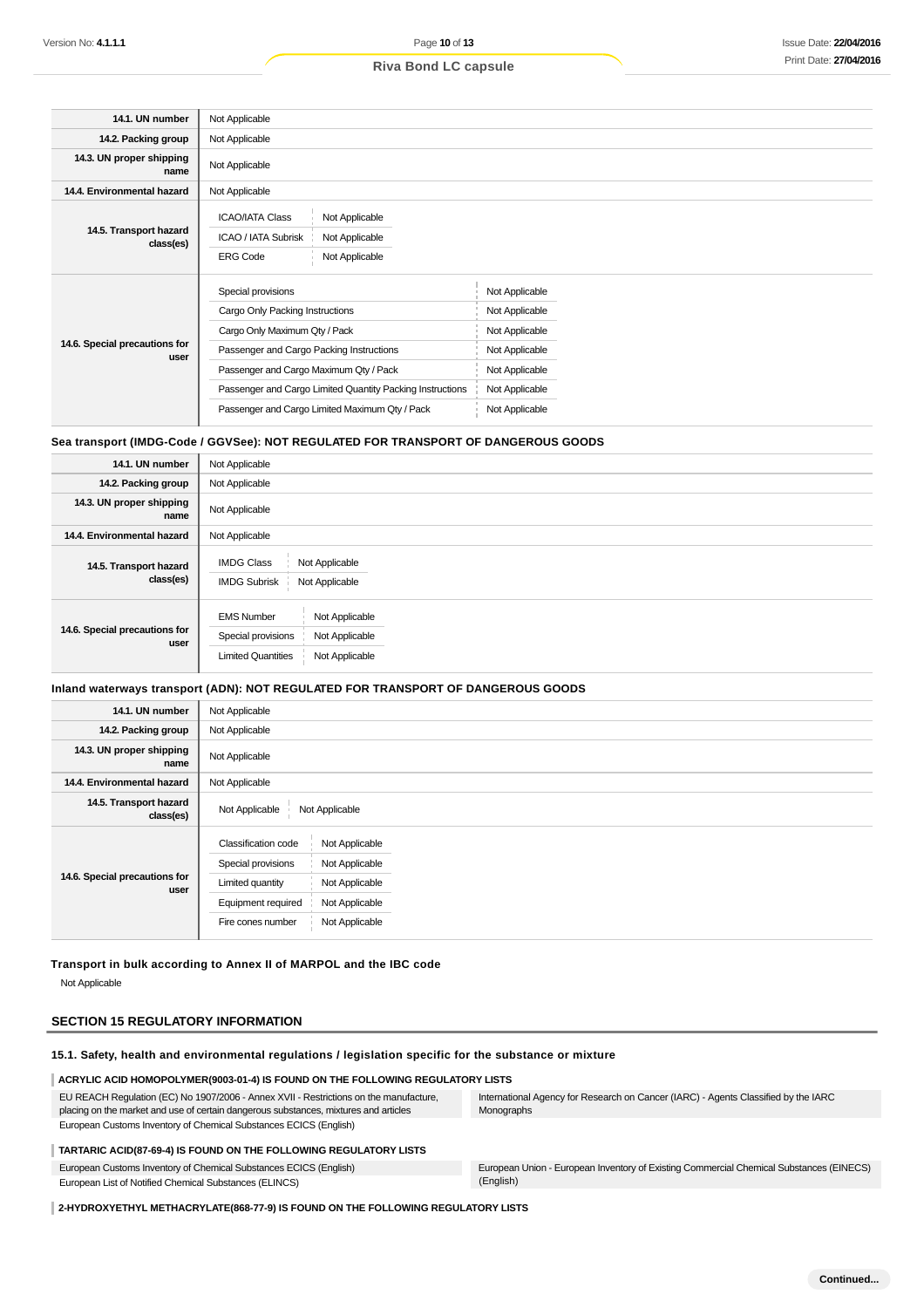EU European Chemicals Agency (ECHA) Community Rolling Action Plan (CoRAP) List of **Substances** 

European Customs Inventory of Chemical Substances ECICS (English)

European Union - European Inventory of Existing Commercial Chemical Substances (EINECS) (English)

European Union (EU) Annex I to Directive 67/548/EEC on Classification and Labelling of Dangerous Substances - updated by ATP: 31 European Union (EU) Regulation (EC) No 1272/2008 on Classification, Labelling and Packaging of Substances and Mixtures - Annex VI

#### **GLASS POWDER(NOT APPLICABLE) IS FOUND ON THE FOLLOWING REGULATORY LISTS**

Not Applicable

This safety data sheet is in compliance with the following EU legislation and its adaptations - as far as applicable -: 67/548/EEC, 1999/45/EC, 98/24/EC, 92/85/EC, 94/33/EC, 91/689/EEC, 1999/13/EC, Commission Regulation (EU) 2015/830, Regulation (EC) No 1272/2008 and their amendments as well as the following British legislation: - The Control of Substances Hazardous to Health Regulations (COSHH) 2002 - COSHH Essentials - The Management of Health and Safety at Work Regulations 1999

#### **15.2. Chemical safety assessment**

For further information please look at the Chemical Safety Assessment and Exposure Scenarios prepared by your Supply Chain if available.

#### **ECHA SUMMARY**

| Ingredient                    | <b>CAS number</b>                                                                                                                                                                            | <b>Index No</b> |                                          | <b>ECHA Dossier</b> |                                                                        |
|-------------------------------|----------------------------------------------------------------------------------------------------------------------------------------------------------------------------------------------|-----------------|------------------------------------------|---------------------|------------------------------------------------------------------------|
| acrylic acid homopolymer      | 9003-01-4                                                                                                                                                                                    | Not Available   |                                          | Not Available       |                                                                        |
| <b>Harmonisation (C&amp;L</b> |                                                                                                                                                                                              |                 |                                          |                     |                                                                        |
| Inventory)                    | <b>Hazard Class and Category Code(s)</b>                                                                                                                                                     |                 | <b>Pictograms Signal</b><br>Word Code(s) |                     | <b>Hazard Statement Code(s)</b>                                        |
|                               | Not Classified                                                                                                                                                                               |                 | Wng, GHS08, Dgr,<br>GHS05, GHS09, GHS02  |                     | H319, H335, H340, H350, H314,<br>H332, H317, H290, H226, H302,<br>H312 |
| 2                             | Not Classified, Skin Irrit. 2, Eye Irrit. 2, STOT SE 3, Muta. 1B, Carc. 1A, Skin Corr.<br>1B, Aquatic Chronic 3, Skin Corr. 1A, Acute Tox. 4, Met. Corr. 1, Flam. Lig. 3,<br>Aquatic Acute 1 |                 | Wng, GHS08, Dgr,<br>GHS05, GHS09, GHS02  |                     | H319, H335, H340, H350, H314,<br>H332, H317, H290, H226, H302,<br>H312 |
| 2                             | Skin Corr. 1B, Eye Dam. 1                                                                                                                                                                    |                 | GHS05, Dgr                               |                     | H314                                                                   |
|                               |                                                                                                                                                                                              |                 |                                          |                     |                                                                        |

Harmonisation Code 1 = The most prevalent classification. Harmonisation Code 2 = The most severe classification.

| Ingredient                                  | <b>CAS number</b>                                                  | Index No                                                                                        | <b>ECHA Dossier</b>                                                 |                                    |                                 |  |  |
|---------------------------------------------|--------------------------------------------------------------------|-------------------------------------------------------------------------------------------------|---------------------------------------------------------------------|------------------------------------|---------------------------------|--|--|
| tartaric acid                               | 87-69-4                                                            | Not Available                                                                                   | 01-2119537204-47-XXXX, 01-2119851173-43-XXXX, 01-2119851174-41-XXXX |                                    |                                 |  |  |
|                                             |                                                                    |                                                                                                 |                                                                     |                                    |                                 |  |  |
| <b>Harmonisation (C&amp;L</b><br>Inventory) | <b>Hazard Class and Category Code(s)</b>                           |                                                                                                 | <b>Pictograms Signal Word</b><br>Code(s)                            | <b>Hazard Statement</b><br>Code(s) |                                 |  |  |
|                                             | Acute Tox. 4, Skin Irrit. 2, Skin Sens. 1, Eye Irrit. 2, STOT SE 3 |                                                                                                 |                                                                     | GHS07, Wng                         | H302, H315, H317, H319,<br>H335 |  |  |
| 2                                           | Aquatic Chronic 3, Eye Irrit. 2A                                   | Eye Dam. 1, Skin Irrit. 2, Acute Tox. 4, Skin Sens. 1, Eye Irrit. 2, STOT SE 3, Not Classified, |                                                                     | GHS05, Dgr, Wng, GHS06             | H318, H315, H302, H317,<br>H335 |  |  |

Harmonisation Code 1 = The most prevalent classification. Harmonisation Code 2 = The most severe classification.

| Ingredient                                  | <b>CAS number</b><br><b>Index No</b>                                                           |  | <b>ECHA Dossier</b>                      |                                    |  |
|---------------------------------------------|------------------------------------------------------------------------------------------------|--|------------------------------------------|------------------------------------|--|
| 2-hydroxyethyl methacrylate                 | 868-77-9<br>607-124-00-X                                                                       |  | 01-2119490169-29-XXXX                    |                                    |  |
|                                             |                                                                                                |  |                                          |                                    |  |
| <b>Harmonisation (C&amp;L</b><br>Inventory) | <b>Hazard Class and Category Code(s)</b>                                                       |  | <b>Pictograms Signal Word</b><br>Code(s) | <b>Hazard Statement</b><br>Code(s) |  |
|                                             | Skin Irrit. 2, Skin Sens. 1, Eye Irrit. 2                                                      |  | GHS07, Wng                               | H315, H317, H319                   |  |
| 2                                           | Skin Sens. 1, Eye Irrit. 2, Skin Irrit. 2, Skin Sens. 1B, Aquatic Chronic 4, Not<br>Classified |  | GHS07, Wng                               | H317, H319, H315                   |  |

Harmonisation Code  $1 =$  The most prevalent classification. Harmonisation Code  $2 =$  The most severe classification.

| Ingredient                                  | <b>Index No</b><br><b>CAS number</b>     |                | <b>ECHA Dossier</b>                   |  |                                 |  |
|---------------------------------------------|------------------------------------------|----------------|---------------------------------------|--|---------------------------------|--|
| glass powder                                |                                          | Not Applicable |                                       |  | Not Applicable                  |  |
|                                             |                                          |                |                                       |  |                                 |  |
| <b>Harmonisation (C&amp;L</b><br>Inventory) | <b>Hazard Class and Category Code(s)</b> |                | <b>Pictograms Signal Word Code(s)</b> |  | <b>Hazard Statement Code(s)</b> |  |
| Not Available                               | Not Available                            |                | Not Available                         |  | Not Available                   |  |
|                                             |                                          |                |                                       |  |                                 |  |

Harmonisation Code 1 = The most prevalent classification. Harmonisation Code 2 = The most severe classification.

| <b>National Inventory</b>               | <b>Status</b>                                                            |
|-----------------------------------------|--------------------------------------------------------------------------|
| Australia - AICS                        | Y                                                                        |
| Canada - DSL                            | Y                                                                        |
| Canada - NDSL                           | N (acrylic acid homopolymer; tartaric acid; 2-hydroxyethyl methacrylate) |
| China - IECSC                           | Y                                                                        |
| Europe - EINEC / ELINCS /<br><b>NLP</b> | N (acrylic acid homopolymer)                                             |
| Japan - ENCS                            | Y                                                                        |
| Korea - KECI                            | Y                                                                        |
| New Zealand - NZIoC                     | Y                                                                        |
| Philippines - PICCS                     | Y                                                                        |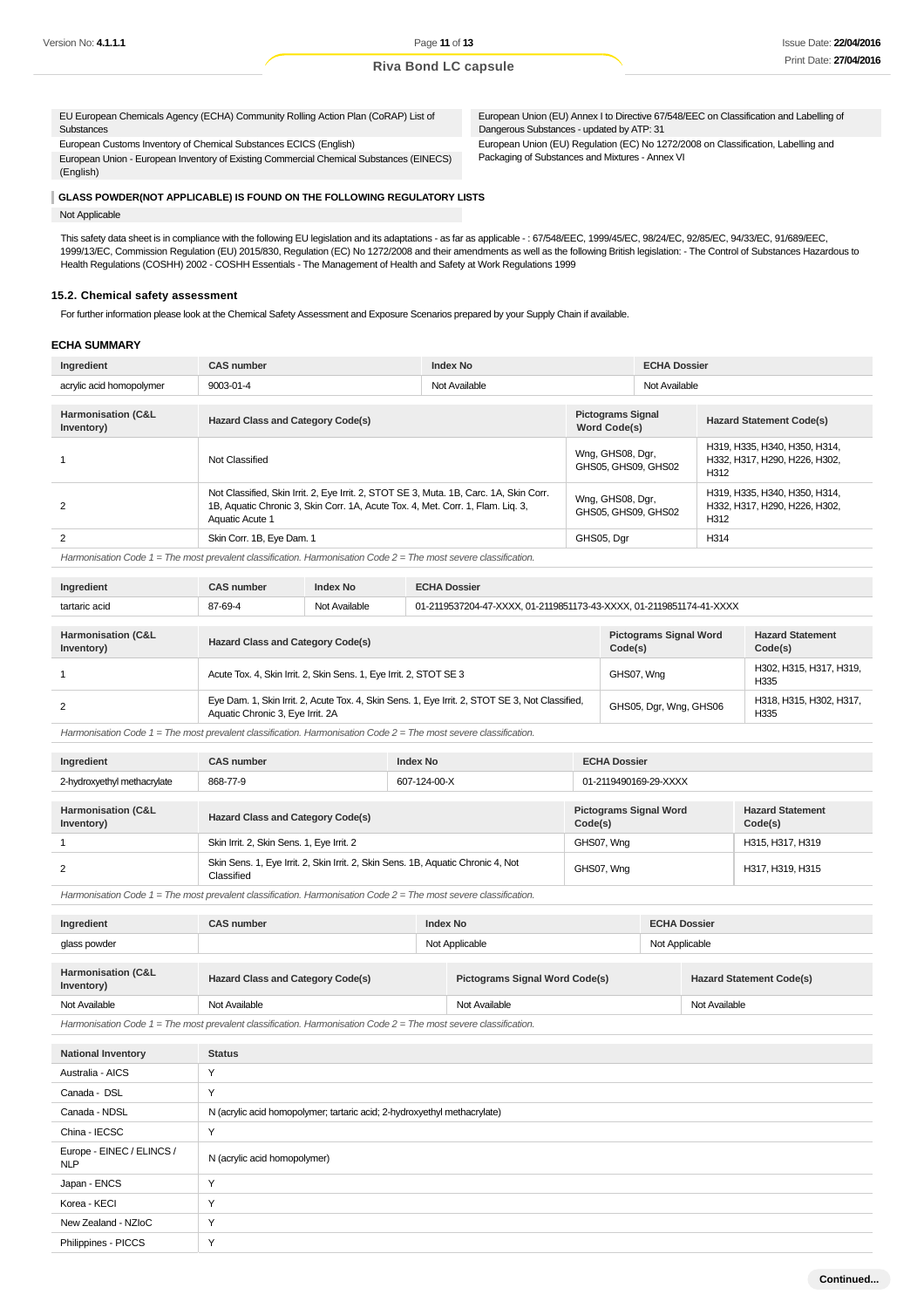| USA - TSCA |                                                                                                                                                                                            |
|------------|--------------------------------------------------------------------------------------------------------------------------------------------------------------------------------------------|
| .egend.    | $Y = All$ ingredients are on the inventory<br>N = Not determined or one or more ingredients are not on the inventory and are not exempt from listing(see specific ingredients in brackets) |

# **SECTION 16 OTHER INFORMATION**

# **Full text Risk and Hazard codes H226** Flammable liquid and vapour. **H290** May be corrosive to metals. **H302** Harmful if swallowed. **H312** Harmful in contact with skin. **H314** Causes severe skin burns and eye damage. **H318** Causes serious eye damage. **H332** Harmful if inhaled. **H340** May cause genetic defects. H350 | May cause cancer. **H411** Toxic to aquatic life with long lasting effects. **R36/38** Irritating to eyes and skin. **R51/53** Toxic to aquatic organisms, may cause long-term adverse effects in the aquatic environment.

#### **Other information**

#### **DSD / DPD label elements**



Relevant risk statements are found in section 2.1

| Indication(s) of danger | Xi                                                                                                         |
|-------------------------|------------------------------------------------------------------------------------------------------------|
| <b>SAFETY ADVICE</b>    |                                                                                                            |
| <b>S02</b>              | Keep out of reach of children.                                                                             |
| <b>S23</b>              | Do not breathe gas/fumes/vapour/spray.                                                                     |
| <b>S24</b>              | Avoid contact with skin.                                                                                   |
| <b>S26</b>              | In case of contact with eyes, rinse with plenty of water and contact Doctor or Poisons Information Centre. |
| <b>S35</b>              | This material and its container must be disposed of in a safe way.                                         |
| <b>S37</b>              | Wear suitable gloves.                                                                                      |
| <b>S39</b>              | Wear eye/face protection.                                                                                  |
| <b>S40</b>              | To clean the floor and all objects contaminated by this material, use water.                               |
| <b>S46</b>              | If swallowed, seek medical advice immediately and show this container or label.                            |
| <b>S56</b>              | Dispose of this material and its container at hazardous or special waste collection point.                 |
| <b>S64</b>              | If swallowed, rinse mouth with water (only if the person is conscious).                                    |
|                         |                                                                                                            |

Classification of the preparation and its individual components has drawn on official and authoritative sources as well as independent review by SDI Limited using available literature references.

The SDS is a Hazard Communication tool and should be used to assist in the Risk Assessment. Many factors determine whether the reported Hazards are Risks in the workplace or other settings. Risks may be determined by reference to Exposures Scenarios. Scale of use, frequency of use and current or available engineering controls must be considered.

For detailed advice on Personal Protective Equipment, refer to the following EU CEN Standards:

EN 166 Personal eye-protection

EN 340 Protective clothing

EN 374 Protective gloves against chemicals and micro-organisms

EN 13832 Footwear protecting against chemicals

EN 133 Respiratory protective devices

#### **Definitions and abbreviations**

PC-TWA: Permissible Concentration-Time Weighted Average

PC-STEL: Permissible Concentration-Short Term Exposure Limit

IARC: International Agency for Research on Cancer

ACGIH: American Conference of Governmental Industrial Hygienists

STEL: Short Term Exposure Limit

TEEL: Temporary Emergency Exposure Limit。

IDLH: Immediately Dangerous to Life or Health Concentrations

OSF: Odour Safety Factor

NOAEL :No Observed Adverse Effect Level

LOAEL: Lowest Observed Adverse Effect Level TLV: Threshold Limit Value

LOD: Limit Of Detection

OTV: Odour Threshold Value